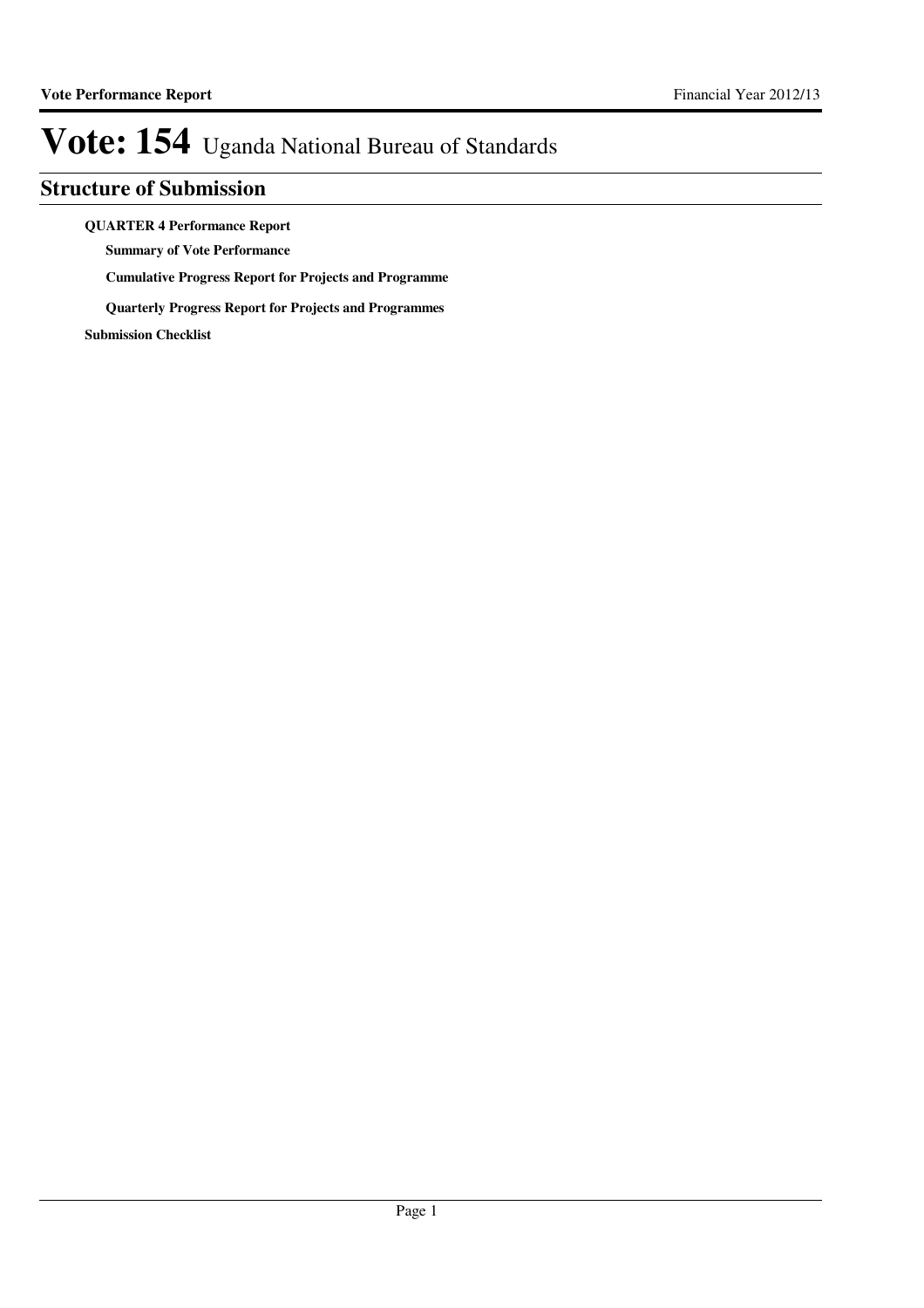## **QUARTER 4: Highlights of Vote Performance**

## *V1: Summary of Issues in Budget Execution*

*This section provides an overview of Vote expenditure* 

**(i) Snapshot of Vote Releases and Expenditures**

Table V1.1 below summarises cumulative releases and expenditures by the end of the quarter:

## **Table V1.1: Overview of Vote Expenditures (UShs Billion)**

| (i)                           | <i>Excluding Arrears, Taxes</i> | Approved<br><b>Budget</b> | <b>Cashlimits</b><br>by End | <b>Released</b><br>by End | <b>Spent by</b><br><b>End Jun</b> | % Budget<br><b>Released</b> | <b>Spent</b> | % Budget % Releases<br><b>Spent</b> |
|-------------------------------|---------------------------------|---------------------------|-----------------------------|---------------------------|-----------------------------------|-----------------------------|--------------|-------------------------------------|
|                               | Wage                            | 5.765                     | N/A                         | 5.765                     | 5.764                             | 100.0%                      | 100.0%       | 100.0%                              |
| Recurrent                     | Non Wage                        | 2.586                     | 7.544                       | 1.956                     | 1.963                             | 75.6%                       | 75.9%        | 100.4%                              |
|                               | GoU                             | 2.860                     | 2.119                       | 2.119                     | 2.119                             | 74.1%                       | 74.1%        | 100.0%                              |
| Development                   | Donor $*$                       | 0.000                     | N/A                         | 0.000                     | 0.000                             | N/A                         | N/A          | N/A                                 |
|                               | <b>GoU</b> Total                | 11.210                    | 9.664                       | 9.840                     | 9.847                             | $87.8\%$                    | $87.8\%$     | $100.1\%$                           |
| <b>Total GoU+Donor (MTEF)</b> |                                 | 11.210                    | N/A                         | 9.840                     | 9.847                             | 87.8%                       | 87.8%        | $100.1\%$                           |
| ( <i>ii</i> ) Arrears         | Arrears                         | 0.000                     | N/A                         | 0.000                     | 0.000                             | N/A                         | N/A          | N/A                                 |
| and Taxes                     | $Taxes**$                       | 0.000                     | N/A                         | 0.000                     | 0.000                             | N/A                         | N/A          | N/A                                 |
|                               | <b>Total Budget</b>             | 11.210                    | 9.6636165                   | 9.840                     | 9.847                             | 87.8%                       | 87.8%        | $100.1\%$                           |
| <i>(iii)</i> Non Tax Revenue  |                                 | 5.293                     | N/A                         | 0.000                     | 0.000                             | $0.0\%$                     | $0.0\%$      | N/A                                 |
|                               | <b>Grand Total</b>              | 16.503                    | 9.6636165                   | 9.840                     | 9.847                             | 59.6%                       | 59.7%        | $100.1\%$                           |
|                               | <b>Excluding Taxes, Arrears</b> | 16.503                    | 9.6636165                   | 9.840                     | 9.847                             | 59.6%                       | 59.7%        | 100.1%                              |

*\* Donor expenditure information available*

*\*\* Non VAT taxes on capital expenditure*

The table below shows cumulative releases and expenditures to the Vote by Vote Function :

## **Table V1.2: Releases and Expenditure by Vote Function\***

| <b>Billion Uganda Shillings</b>                     | Approved      | <b>Released</b> | <b>Spent</b> |          | % Budget % Budget | $\%$      |  |
|-----------------------------------------------------|---------------|-----------------|--------------|----------|-------------------|-----------|--|
|                                                     | <b>Budget</b> |                 |              | Released | <i>Spent</i>      | Releases  |  |
|                                                     |               |                 |              |          |                   | Spent     |  |
| VF:0652 Ouality Assurance and Standards Development | 16.50         | 9.84            | 9.85         | 59.6%    | 59.7%             | $100.1\%$ |  |
| <b>Total For Vote</b>                               | 16.50         | 9.84            | 9.85         | 59.6%    | 59.7%             | $100.1\%$ |  |

*\* Excluding Taxes and Arrears*

### **(ii) Matters to note in budget execution**

Limitation in funding has been a major constraint to operations.

## **Table V1.3: High Unspent Balances and Over-Expenditure in the Domestic Budget (Ushs Bn)**

*(i) Major unpsent balances*

*(ii) Expenditures in excess of the original approved budget*

*\* Excluding Taxes and Arrears*

*V2: Performance Highlights*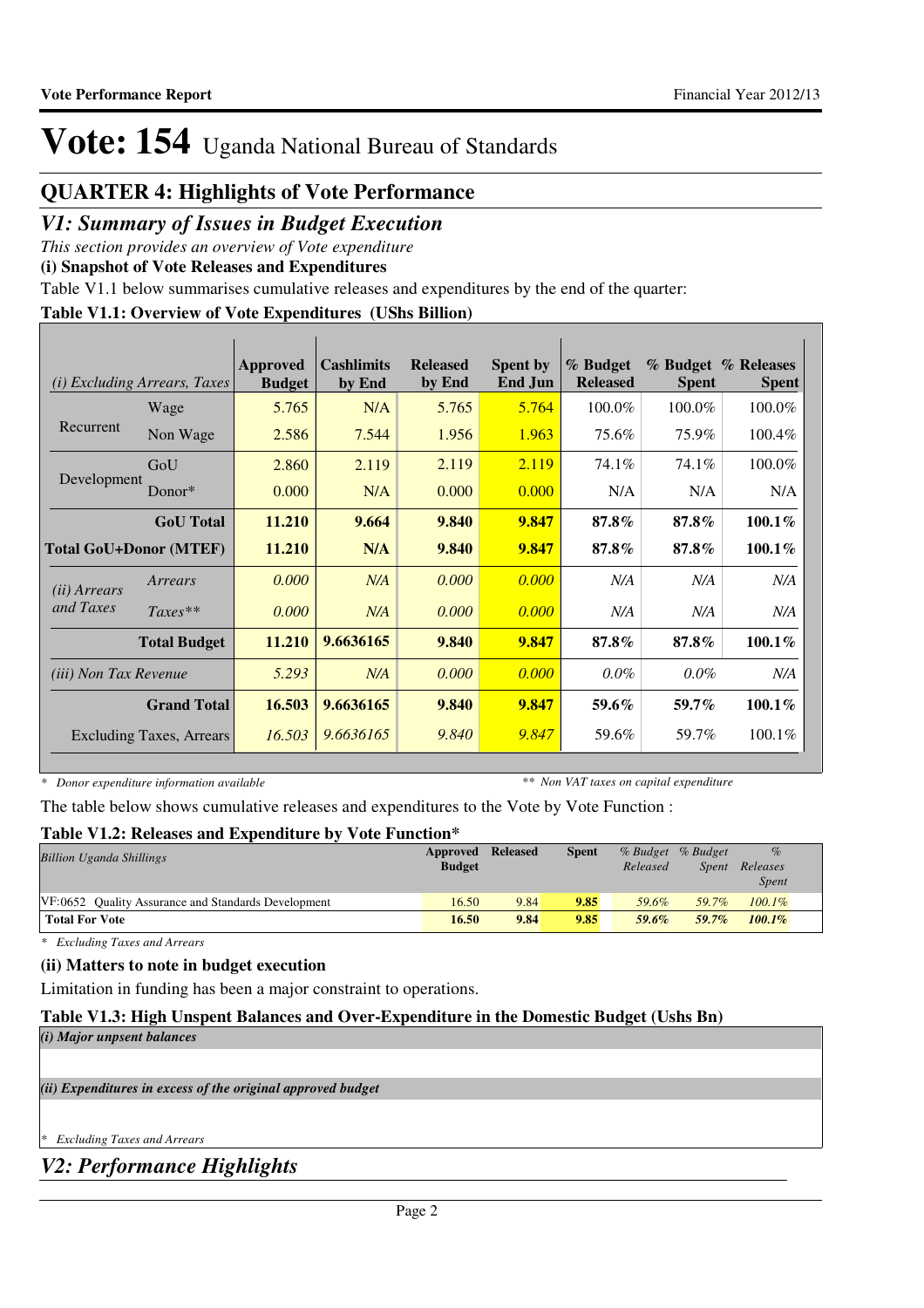## **QUARTER 4: Highlights of Vote Performance**

*This section provides highlights of output performance, focusing on key outputs and actions impelemented to improve section performance.*

## **Table V2.1: Key Vote Output Indicators and Expenditures\***

| <i>Vote, Vote Function</i><br>Key Output                        | <b>Approved Budget and</b><br><b>Planned outputs</b> | <b>Cumulative Expenditure</b><br>and Performance | <b>Status and Reasons for</b><br>any Variation from Plans |          |
|-----------------------------------------------------------------|------------------------------------------------------|--------------------------------------------------|-----------------------------------------------------------|----------|
| Vote Function: 0652 Quality Assurance and Standards Development |                                                      |                                                  |                                                           |          |
| <b>Vote Function Cost</b>                                       | UShs Bn:                                             | 16.503 UShs Bn:                                  | 9.847 % Budget Spent:                                     | 59.7%    |
| <b>Cost of Vote Services:</b>                                   | UShs $B_n$ :                                         | 16.503 <i>UShs Bn</i> :                          | <b>9.847</b> % Budget Spent:                              | $59.7\%$ |

*\* Excluding Taxes and Arrears*

Despite of some outputs not being achieved in Quarter 3, with the funding for Quarter 4, a good number has been reallised.

### **Table V2.2: Implementing Actions to Improve Vote Performance**

## *V3: Details of Releases and Expenditure*

*This section provides a comprehensive summary of the outputs delivered by the Vote and further details of Vote expenditures by Vote Function and Expenditure Item.*

### **Table V3.1: GoU Releases and Expenditure by Output\***

| <b>Billion Uganda Shillings</b>                                                     | Approved<br><b>Budget</b> | <b>Released</b> | <b>Spent</b> | $%$ GoU<br><b>Budget</b><br>Released | $%$ GoU<br><b>Budget</b><br><i>Spent</i> | $%$ GoU<br>Releases<br><i>Spent</i> |
|-------------------------------------------------------------------------------------|---------------------------|-----------------|--------------|--------------------------------------|------------------------------------------|-------------------------------------|
| VF:0652 Ouality Assurance and Standards Development                                 | 11.21                     | 9.84            | 9.85         | 87.8%                                | 87.8%                                    | $100.1\%$                           |
| Class: Outputs Provided                                                             | 8.29                      | 7.69            | 7.70         | 92.8%                                | 92.9%                                    | $100.2\%$                           |
| 065201 Administration                                                               | 8.24                      | 7.66            | 7.67         | 93.0%                                | $93.1\%$                                 | $100.2\%$                           |
| 065205<br>Increase public awareness to quality and standardisation<br>(SOMT) issues | 0.05                      | 0.03            | 0.03         | 62.5%                                | $62.5\%$                                 | $100.0\%$                           |
| Class: Outputs Funded                                                               | 0.06                      | 0.03            | 0.02         | 50.0%                                | $41.6\%$                                 | 83.3%                               |
| 065251 Membership to International Organisations (ISO, ARSO, OIML,<br>SADCMET)      | 0.06                      | 0.03            | 0.02         | 50.0%                                | $41.6\%$                                 | 83.3%                               |
| Class: Capital Purchases                                                            | 2.86                      | 2.12            | 2.12         | 74.1%                                | 74.1%                                    | $100.0\%$                           |
| 065272 Government Buildings and Administrative Infrastructure                       | 2.00                      | 1.50            | 1.50         | 75.0%                                | 75.0%                                    | $100.0\%$                           |
| 065276 Purchase of Office and ICT Equipment, including Software                     | 0.43                      | 0.30            | 0.31         | 69.1%                                | 71.4%                                    | $103.4\%$                           |
| 065277 Purchase of Specialised Machinery & Equipment                                | 0.35                      | 0.26            | 0.26         | 75.0%                                | 75.0%                                    | $100.0\%$                           |
| 065278 Purchase of Office and Residential Furniture and Fittings                    | 0.08                      | 0.06            | 0.05         | 75.0%                                | $62.5\%$                                 | 83.3%                               |
| <b>Total For Vote</b>                                                               | 11.21                     | 9.84            | 9.85         | 87.8%                                | 87.8%                                    | $100.1\%$                           |

*\* Excluding Taxes and Arrears*

## **Table V3.2: 2012/13 GoU Expenditure by Item**

| <b>Billion Uganda Shillings</b>                           | Approved<br><b>Budget</b> | <b>Releases</b> | Expend-<br>iture | % Budged<br><b>Released</b> | $%$ Budget<br><b>Spent</b> | %Releases<br><b>Spent</b> |
|-----------------------------------------------------------|---------------------------|-----------------|------------------|-----------------------------|----------------------------|---------------------------|
| <b>Output Class: Outputs Provided</b>                     | 8.29                      | 7.69            | 7.70             | $92.8\%$                    | $92.9\%$                   | $100.2\%$                 |
| 211102 Contract Staff Salaries (Incl. Casuals, Temporary) | 5.76                      | 5.76            | 5.76             | $100.0\%$                   | 100.0%                     | 100.0%                    |
| 212101 Social Security Contributions (NSSF)               | 0.58                      | 0.58            | 0.58             | 100.0%                      | 100.0%                     | 100.0%                    |
| 213001 Medical Expenses (To Employees)                    | 0.27                      | 0.27            | 0.27             | 100.0%                      | 100.0%                     | 100.0%                    |
| 213003 Retrenchment costs                                 | 0.15                      | 0.08            | 0.08             | 50.0%                       | 50.0%                      | 100.0%                    |
| 213004 Gratuity Payments                                  | 0.10                      | 0.10            | 0.10             | 100.0%                      | 100.0%                     | 100.0%                    |
| 221001 Advertising and Public Relations                   | 0.03                      | 0.02            | 0.02             | 62.5%                       | 62.5%                      | 100.0%                    |
| 221002 Workshops and Seminars                             | 0.03                      | 0.02            | 0.02             | 62.5%                       | 62.5%                      | 100.0%                    |
| 223003 Rent - Produced Assets to private entities         | 0.37                      | 0.37            | 0.37             | $100.0\%$                   | 100.0%                     | 100.0%                    |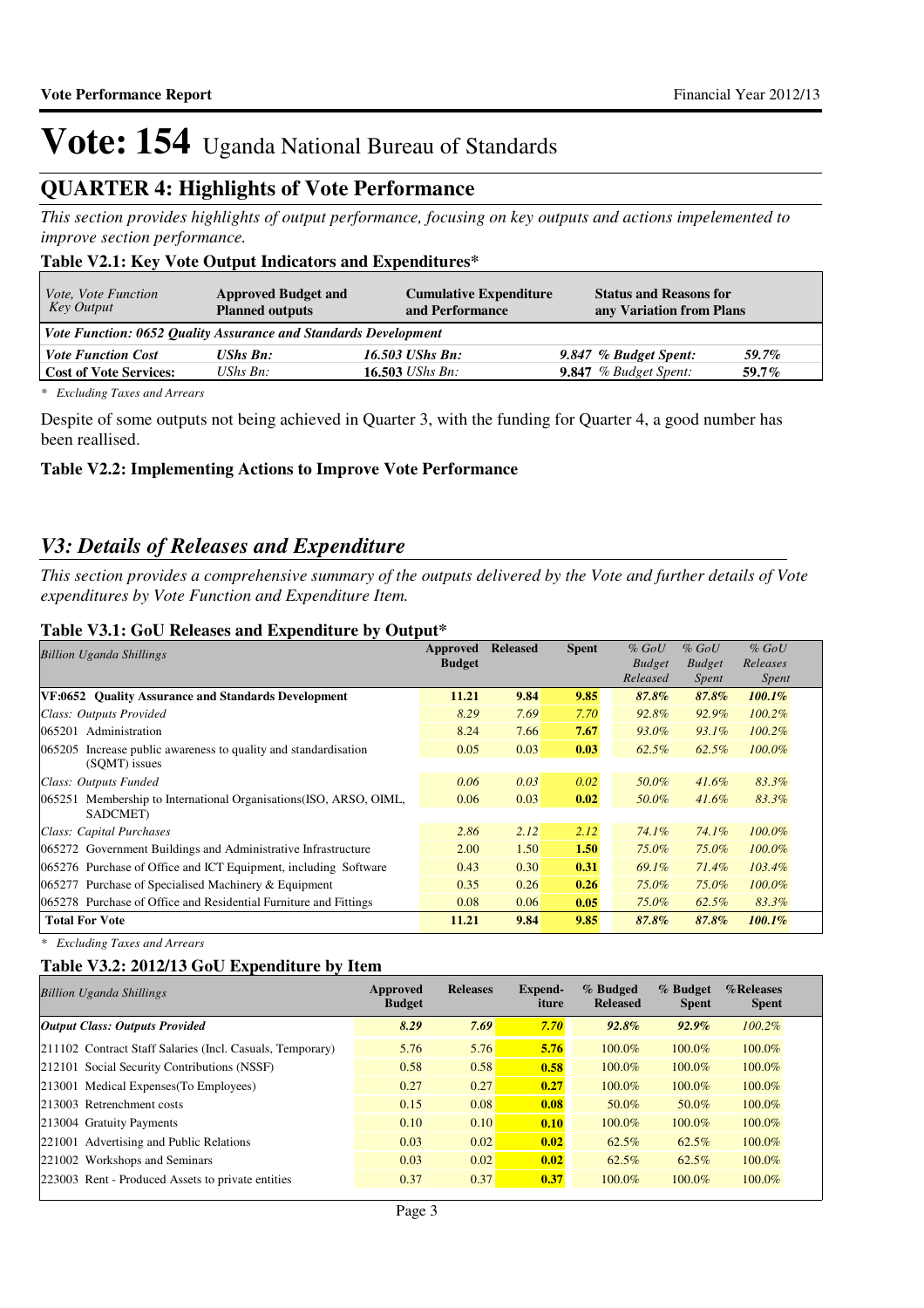# **QUARTER 4: Highlights of Vote Performance**

| <b>Billion Uganda Shillings</b>                            | Approved<br><b>Budget</b> | <b>Releases</b> | <b>Expend-</b><br>iture | % Budged<br><b>Released</b> | % Budget<br><b>Spent</b> | %Releases<br><b>Spent</b> |
|------------------------------------------------------------|---------------------------|-----------------|-------------------------|-----------------------------|--------------------------|---------------------------|
| 223005 Electricity                                         | 0.05                      | 0.05            | 0.05                    | 100.0%                      | 100.0%                   | 100.0%                    |
| 223006 Water                                               | 0.02                      | 0.02            | 0.02                    | 100.0%                      | 100.0%                   | 100.0%                    |
| 223901 Rent (Produced Assets) to other govt. Units         | 0.04                      | 0.04            | 0.04                    | 100.0%                      | 100.0%                   | 100.0%                    |
| 227004 Fuel, Lubricants and Oils                           | 0.11                      | 0.09            | 0.09                    | 75.9%                       | 75.9%                    | 100.0%                    |
| 228002 Maintenance - Vehicles                              | 0.29                      | 0.17            | 0.17                    | 57.3%                       | 57.3%                    | 100.0%                    |
| 228003 Maintenance Machinery, Equipment and Furniture      | 0.50                      | 0.15            | 0.16                    | 29.0%                       | 31.5%                    | 108.6%                    |
| <b>Output Class: Outputs Funded</b>                        | 0.06                      | 0.03            | 0.02                    | 50.0%                       | $41.6\%$                 | 83.3%                     |
| 262101 Contributions to International Organisations (Curre | 0.06                      | 0.03            | 0.02                    | 50.0%                       | $41.6\%$                 | 83.3%                     |
| <b>Output Class: Capital Purchases</b>                     | 2.86                      | 2.12            | 2.12                    | $74.1\%$                    | 74.1%                    | $100.0\%$                 |
| 231001 Non-Residential Buildings                           | 2.00                      | 1.50            | 1.50                    | 75.0%                       | $75.0\%$                 | 100.0%                    |
| 231005 Machinery and Equipment                             | 0.78                      | 0.56            | 0.57                    | 71.7%                       | 73.0%                    | 101.8%                    |
| 231006 Furniture and Fixtures                              | 0.08                      | 0.06            | 0.05                    | 75.0%                       | 62.5%                    | 83.3%                     |
| <b>Grand Total:</b>                                        | 11.21                     | 9.84            | 9.85                    | 87.8%                       | $87.8\%$                 | $100.1\%$                 |
| <b>Total Excluding Taxes and Arrears:</b>                  | 11.21                     | 9.84            | 9.85                    | 87.8%                       | 87.8%                    | $100.1\%$                 |

## **Table V3.3: GoU Releases and Expenditure by Project and Programme\***

| <b>Billion Uganda Shillings</b>                            | Approved<br><b>Budget</b> | <b>Released</b> | <b>Spent</b> | $%$ GoU<br><b>Budget</b> | $%$ GoU<br><b>Budget</b> | $%$ GoU<br>Releases |
|------------------------------------------------------------|---------------------------|-----------------|--------------|--------------------------|--------------------------|---------------------|
|                                                            |                           |                 |              | Released                 | <i>Spent</i>             | <i>Spent</i>        |
| <b>VF:0652</b> Ouality Assurance and Standards Development | 11.21                     | 9.84            | 9.85         | 87.8%                    | 87.8%                    | $100.1\%$           |
| <b>Recurrent Programmes</b>                                |                           |                 |              |                          |                          |                     |
| 01<br>Headquarters                                         | 8.35                      | 7.72            | 7.73         | $92.5\%$                 | 92.5%                    | $100.1\%$           |
| Development Projects                                       |                           |                 |              |                          |                          |                     |
| 0253<br>Support to UNBS                                    | 2.86                      | 2.12            | 2.12         | 74.1%                    | 74.1%                    | $100.0\%$           |
| <b>Total For Vote</b>                                      | 11.21                     | 9.84            | 9.85         | 87.8%                    | 87.8%                    | $100.1\%$           |

*\* Excluding Taxes and Arrears*

**Table V3.4: Donor Releases and Expenditure by Project and Programme\***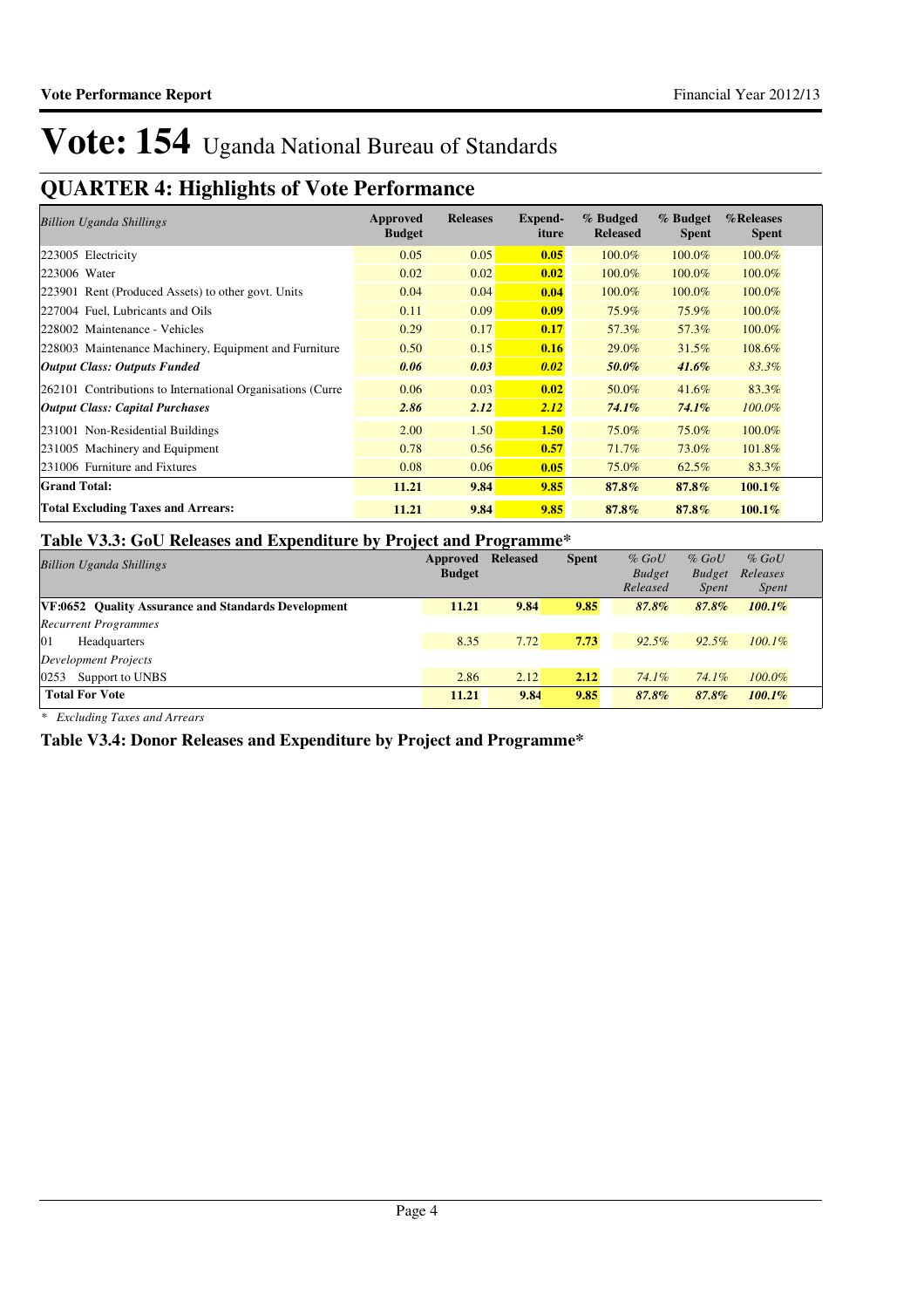## **QUARTER 4: Cumulative Outputs and Expenditure by End of Quarter**

| QUARTER 4: Cumulative Outputs and Expenditure by End of Quarter                                                                                                                                                                      |                                                     |              |
|--------------------------------------------------------------------------------------------------------------------------------------------------------------------------------------------------------------------------------------|-----------------------------------------------------|--------------|
| Annual Planned Outputs and Cumulative Outputs Achieved by End of<br>Cumulative Expenditures made by the End of the Quarter to<br><b>Ouarter</b> (Quantity and Location)<br><b>Deliver Cumulative Outputs</b><br><b>UShs Thousand</b> |                                                     |              |
| Vote Function: 0652 Quality Assurance and Standards Development                                                                                                                                                                      |                                                     |              |
| <b>Recurrent Programmes</b>                                                                                                                                                                                                          |                                                     |              |
| Programme 01 Headquarters                                                                                                                                                                                                            |                                                     |              |
| <b>Outputs Funded</b>                                                                                                                                                                                                                |                                                     |              |
| Output: 06 5251 Membership to International Organisations (ISO, ARSO, OIML, SADCMET)                                                                                                                                                 |                                                     |              |
|                                                                                                                                                                                                                                      | <b>Item</b>                                         | <b>Spent</b> |
| <b>Annual Planned Outputs:</b>                                                                                                                                                                                                       | 262101 Contributions to International Organisations | 24,985       |
| Membership to International bodies such as CODEX, SPS.                                                                                                                                                                               | (Current)                                           |              |
| Regional membership.                                                                                                                                                                                                                 |                                                     |              |
| Cumulatie Outputs Achieved by the end of the Quarter:                                                                                                                                                                                |                                                     |              |
| <b>Subscription to ISO done</b>                                                                                                                                                                                                      |                                                     |              |
| <b>Subscription to OIML done</b>                                                                                                                                                                                                     |                                                     |              |
| The 32nd ISO general assembly and 51st meeting of the ISO<br>committee for developing countries attended                                                                                                                             |                                                     |              |
| 2 people trained abroad on stakeholder mobilisation for standards<br>and certification of personnel                                                                                                                                  |                                                     |              |
| <b>Reasons for Variation in performance</b>                                                                                                                                                                                          |                                                     |              |
| Inadequate funding is key in limiting subscriptions.                                                                                                                                                                                 |                                                     |              |
|                                                                                                                                                                                                                                      | <b>Total</b>                                        | 24,985       |
|                                                                                                                                                                                                                                      | <b>Wage Recurrent</b>                               | $\theta$     |
|                                                                                                                                                                                                                                      | <b>Non Wage Recurrent</b>                           | 24,985       |
|                                                                                                                                                                                                                                      | <b>NTR</b>                                          | $\theta$     |

*Outputs Provided* **06 5201 Administration Output:**

|                                                                        | <b>Item</b>                                              | <b>Spent</b> |
|------------------------------------------------------------------------|----------------------------------------------------------|--------------|
| <b>Annual Planned Outputs:</b>                                         | 211102 Contract Staff Salaries (Incl. Casuals,           | 5,764,168    |
| Payment of Salaries, rent, utilities                                   | Temporary)                                               |              |
|                                                                        | 212101 Social Security Contributions (NSSF)              | 576,470      |
| Carry out Human Resource Audit                                         | 213001 Medical Expenses (To Employees)                   | 267,680      |
|                                                                        | 213003 Retrenchment costs                                | 75,000       |
|                                                                        | 213004 Gratuity Payments                                 | 100,000      |
| Conduct 40 trainings internally, abroad, group training and individual | 223003 Rent - Produced Assets to private entities        | 373,852      |
| training;                                                              | 223005 Electricity                                       | 46,500       |
|                                                                        | 223006 Water                                             | 21,335       |
| Medical Insurance:                                                     | 223901 Rent (Produced Assets) to other govt. Units       | 36,000       |
| Terminal & Death benefits; for 238 staff and where appropriate their   | 227004 Fuel, Lubricants and Oils                         | 85,000       |
| dependants.                                                            | 228002 Maintenance - Vehicles                            | 165,044      |
|                                                                        | 228003 Maintenance Machinery, Equipment and<br>Furniture | 157,540      |
| Payment of Salaries;                                                   |                                                          |              |

Pay gratuity to 32 staff members

Capacity building and professional development of UNBS.

Approved revenue enhancement plan

Facilitate finance manual review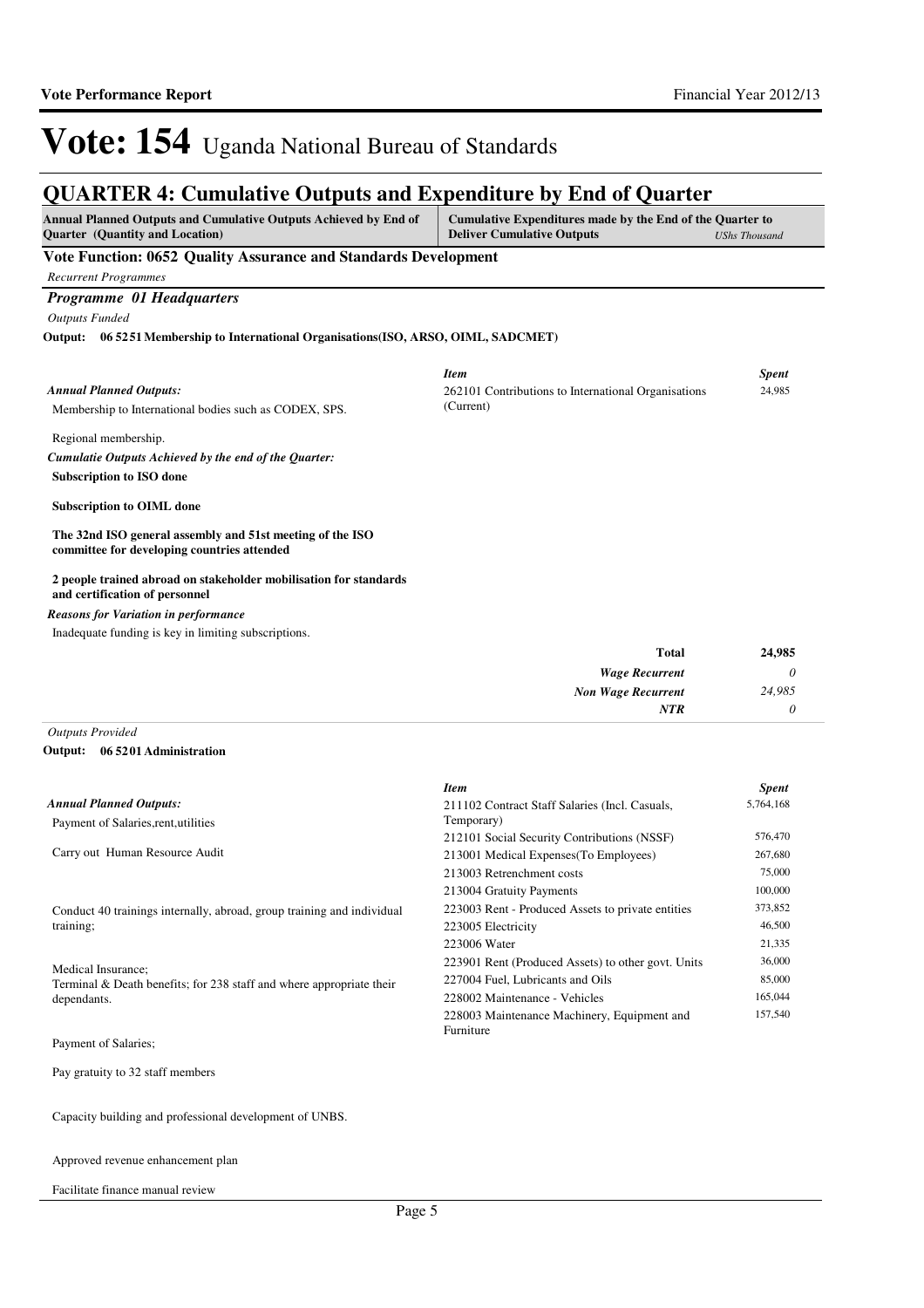# **QUARTER 4: Cumulative Outputs and Expenditure by End of Quarter**

| Annual Planned Outputs and Cumulative Outputs Achieved by End of | Cumulative Expenditures made by the End of the Quarter to |                      |
|------------------------------------------------------------------|-----------------------------------------------------------|----------------------|
| <b>Quarter</b> (Quantity and Location)                           | <b>Deliver Cumulative Outputs</b>                         | <b>UShs Thousand</b> |

### **Vote Function: 0652 Quality Assurance and Standards Development**

*Programme 01 Headquarters Cumulatie Outputs Achieved by the end of the Quarter:*

**5 staff recruited to fill existing vacancies;**

**Medical Insurance done for 280 staff;**

**7 field visits done;**

**The Human Resource Audit is ongoing;**

**1 training internally and 5 abroad for group training and individual training.** 

**Qtr 1, 2 & 3 salaries were all paid;**

**Subscriptions done to HR Managers' Association of Uganda for Capacitiy Building and Professional Development;**

**No Approved Revenue Enhancement Plan;**

**Finance Manual Review done;**

#### **Terminal benefits paid to 1 staff and death benefits done for 5 staff**

*Reasons for Variation in performance*

Inadequate funding is reason for under performance.

| 7,668,589 | <b>Total</b>              |
|-----------|---------------------------|
| 5,764,168 | <b>Wage Recurrent</b>     |
| 1,904,422 | <b>Non Wage Recurrent</b> |
|           | <b>NTR</b>                |

#### **06 5202 Development of Standards Output:**

#### *Annual Planned Outputs:*

160 standards developed by UNBS Standards department which is located in Kanjokya- Kamwokya.

30 standards Harmonised by UNBS standards department which is located in Kanjokya ,Kamwokya.

### Promote atleast 8 standards

*Cumulatie Outputs Achieved by the end of the Quarter:*

**145 Standards developed;**

**19 Standards harmonized;**

#### **2 Projects supported;**

#### **6 Standards promoted;**

#### *Reasons for Variation in performance*

Harmonisation is supported by TradeMark East Africa project.

Inadequate funding is prohibitory to other promotion activities.

Activities under the VODP project under the Ministry of Agriculture are on hold.

**Total 0**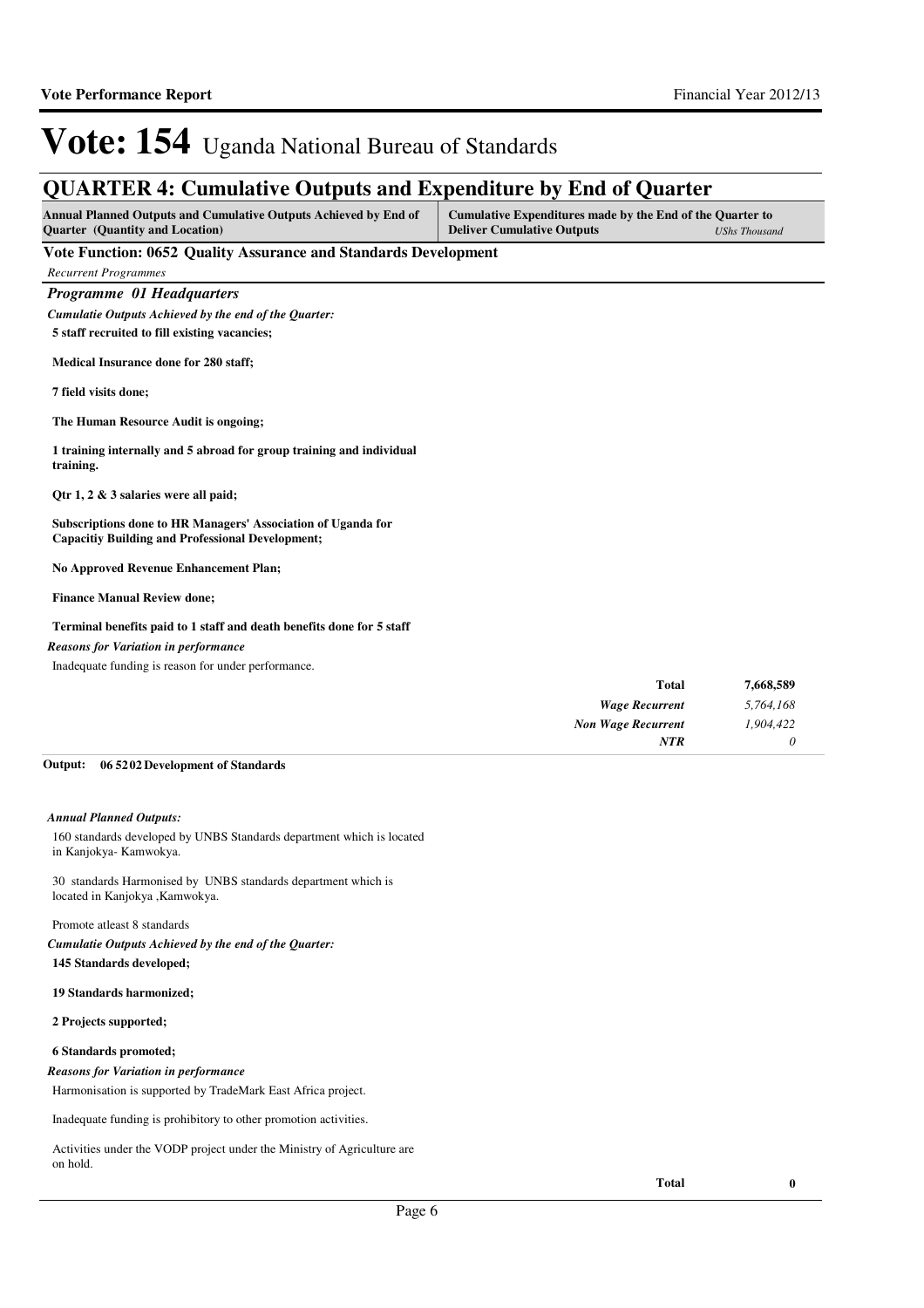# **QUARTER 4: Cumulative Outputs and Expenditure by End of Quarter**

| <b>Annual Planned Outputs and Cumulative Outputs Achieved by End of</b> | Cumulative Expenditures made by the End of the Quarter to |               |
|-------------------------------------------------------------------------|-----------------------------------------------------------|---------------|
| <b>Ouarter</b> (Quantity and Location)                                  | <b>Deliver Cumulative Outputs</b>                         | UShs Thousand |
| the company's company's com-                                            |                                                           |               |

### **Vote Function: 0652 Quality Assurance and Standards Development**

|  | <b>Recurrent Programmes</b> |
|--|-----------------------------|
|--|-----------------------------|

| <b>Programme 01 Headquarters</b> |                           |  |
|----------------------------------|---------------------------|--|
|                                  | <b>Wage Recurrent</b>     |  |
|                                  | <b>Non Wage Recurrent</b> |  |
|                                  | NTR                       |  |

**06 5203 Quality Assurance of goods & Lab Testing Output:**

#### *Annual Planned Outputs:*

Under Quality Assurance department key outputs are as below

- 420 Products certified Q mark
- 120 Products certified Smark
- 20 Management Systems Certified
- 5 EAC harmonized schemes on inspections

10 Regulatory frameworks agreed with bodies such as URA, etc

1000 Inspections of factories, supermarkets, shops, warehouses, etc

Under Quality Import Inspections department key outputs are as below

25,000 import consignments inspected.

Pre-delivery inspections 30

Registration of importers under Voluntary compliance scheme 100

Under Testing department key outputs are as below

6000 samples tested by UNBS Testing department in nakawa head office

10 Proficiency tests by testing dept

1 more laboratory accredited

**335 Products certified with Q Mark** *Cumulatie Outputs Achieved by the end of the Quarter:*

**72 Products certified with S Mark**

**7 Management Systems certified**

**5 EAC schemes harmonised**

**10 Regulatory Frameworks agreed upon**

**968 inspections of factories, supermarkets, shops, warehouses, etc**

**60,106 import consignments inspected**

**9 Pre-delivery inspections done**

**516 importers registered under voluntary compliance scheme**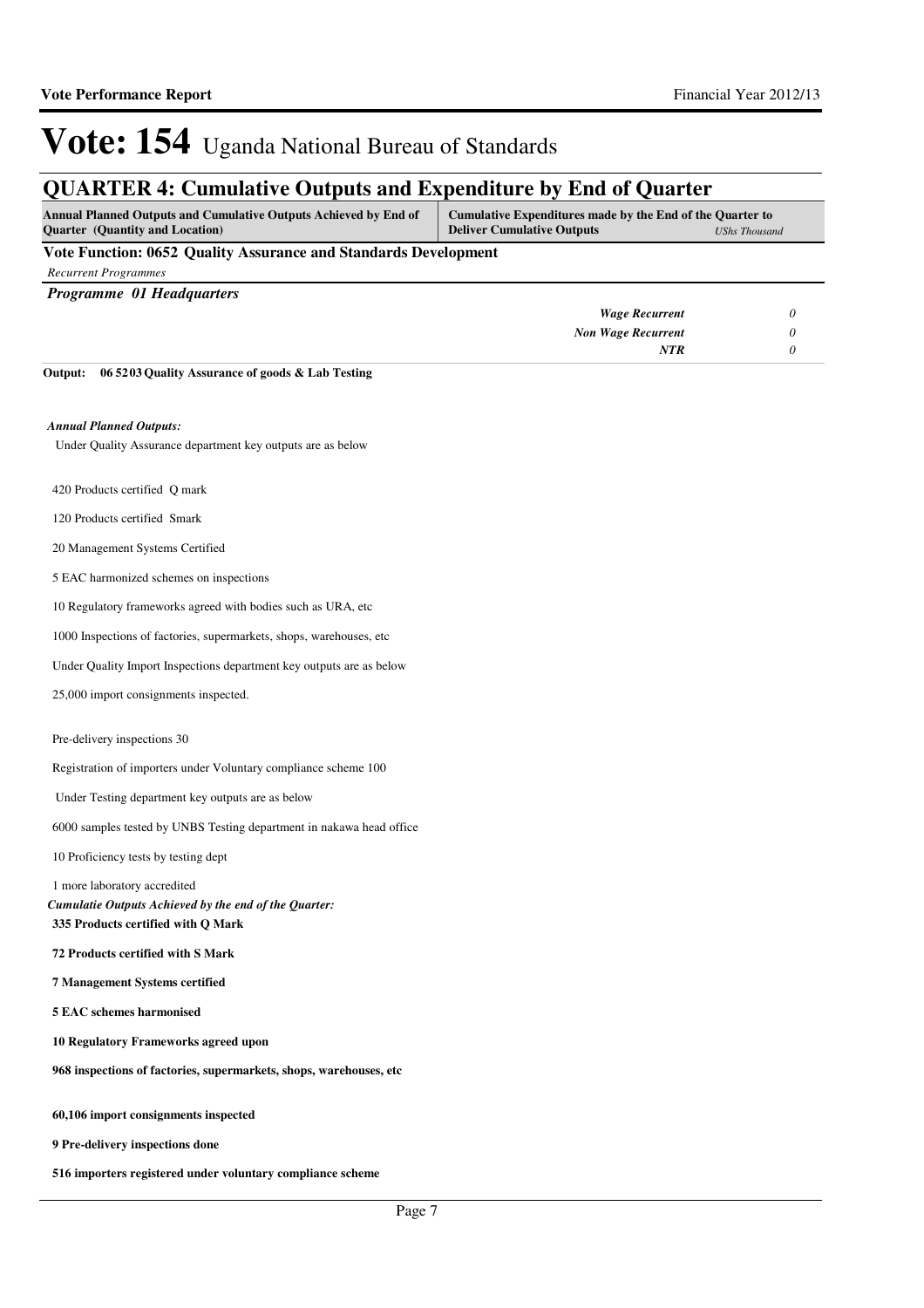## **QUARTER 4: Cumulative Outputs and Expenditure by End of Quarter**

| <b>Annual Planned Outputs and Cumulative Outputs Achieved by End of</b> | Cumulative Expenditures made by the End of the Quarter to |                      |
|-------------------------------------------------------------------------|-----------------------------------------------------------|----------------------|
| <b>Quarter</b> (Quantity and Location)                                  | <b>Deliver Cumulative Outputs</b>                         | <b>UShs Thousand</b> |

### **Vote Function: 0652 Quality Assurance and Standards Development**

*Recurrent Programmes*

### *Programme 01 Headquarters*

**8,678 samples tested** 

**Proficiency tests maintained for 13 products**

#### **No laboratory acccreditation**

*Reasons for Variation in performance*

Delays by companies in undertaking corrective actions

Documentation for laboratory accreditation in progress

| <b>Total</b>              |
|---------------------------|
| <b>Wage Recurrent</b>     |
| <b>Non Wage Recurrent</b> |
| <b>NTR</b>                |
|                           |

**06 5204 Calibration and verification of equipment Output:**

#### *Annual Planned Outputs:*

512,566 instruments for weights and measures verified by Legal Metrology dept of UNBS. Country wide verification tours and inspections of equipment used in trade.

3200 Inspections of pre-packaged goods

1815 Equipment calibrated

20 Traceable reference standards and equipment calibrated by same dept above

1 Mass laboratory accredited by same dept above

*Cumulatie Outputs Achieved by the end of the Quarter:*

**558,839 instruments for weights and measures verified by Legal Metrology dept of UNBS.**

**Calibration of 1,469 equipment by National metrology dept**

**2 reference standards and equipment calibrated**

#### **3,400 Inspections of Pre-Packaged goods**

#### *Reasons for Variation in performance*

Inadequate funding is reason for under performance.

| <b>Total</b>              | 0                         |
|---------------------------|---------------------------|
| <b>Wage Recurrent</b>     | $\boldsymbol{\mathsf{U}}$ |
| <b>Non Wage Recurrent</b> | υ                         |
| <b>NTR</b>                |                           |

**Output: 06 5205 Increase public awareness to quality and standardisation (SQMT) issues**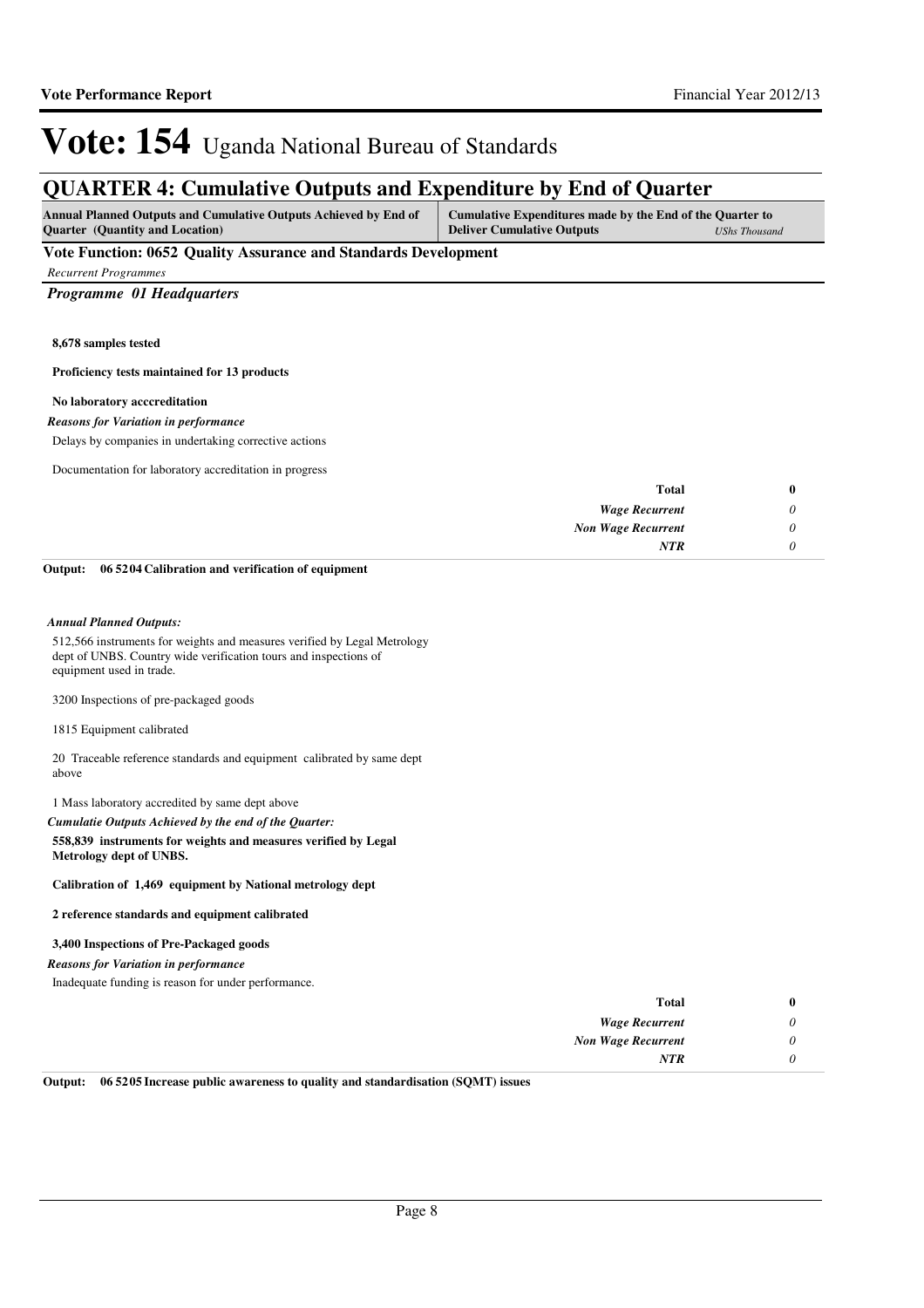| Annual Planned Outputs and Cumulative Outputs Achieved by End of<br>Cumulative Expenditures made by the End of the Quarter to<br>Quarter (Quantity and Location)<br><b>Deliver Cumulative Outputs</b> |                                         |                      |
|-------------------------------------------------------------------------------------------------------------------------------------------------------------------------------------------------------|-----------------------------------------|----------------------|
|                                                                                                                                                                                                       |                                         | <b>UShs Thousand</b> |
| Vote Function: 0652 Quality Assurance and Standards Development                                                                                                                                       |                                         |                      |
| <b>Recurrent Programmes</b>                                                                                                                                                                           |                                         |                      |
| Programme 01 Headquarters                                                                                                                                                                             |                                         |                      |
|                                                                                                                                                                                                       | <b>Item</b>                             | <b>Spent</b>         |
| <b>Annual Planned Outputs:</b>                                                                                                                                                                        | 221001 Advertising and Public Relations | 15,827               |
| 12 Standards journals<br>120 Corporate video shows                                                                                                                                                    | 221002 Workshops and Seminars           | 17,827               |
| Networking Events                                                                                                                                                                                     |                                         |                      |
| 2 Quality Chronicles on standards and quality matters                                                                                                                                                 |                                         |                      |
| 48 Radio talk shows                                                                                                                                                                                   |                                         |                      |
| Print Media                                                                                                                                                                                           |                                         |                      |
| Television news, curent events, adverts and spot messages, TV talk shows                                                                                                                              |                                         |                      |
| Mobilization, sensitisation seminars and workshops                                                                                                                                                    |                                         |                      |
| Press Conferences                                                                                                                                                                                     |                                         |                      |
| Website design                                                                                                                                                                                        |                                         |                      |
| Cumulatie Outputs Achieved by the end of the Quarter:                                                                                                                                                 |                                         |                      |
| 23 Press releases/advertisements;                                                                                                                                                                     |                                         |                      |
| 88 Television News, Current events and Television talkshows/panel                                                                                                                                     |                                         |                      |
| discussions;                                                                                                                                                                                          |                                         |                      |
| <b>4 Qualilty Chronicles;</b>                                                                                                                                                                         |                                         |                      |
| 12 Standard journals                                                                                                                                                                                  |                                         |                      |
| 15 Exhibitions;                                                                                                                                                                                       |                                         |                      |
| 6 School outreach programmes;                                                                                                                                                                         |                                         |                      |
| 15 Sessions of sensitisation workshops and seminars to local                                                                                                                                          |                                         |                      |
| government leaders;                                                                                                                                                                                   |                                         |                      |
| 8 Other stakeholder engagements;                                                                                                                                                                      |                                         |                      |
| <b>65 Radio Talk Shows;</b>                                                                                                                                                                           |                                         |                      |
| 2 Networking Events;                                                                                                                                                                                  |                                         |                      |
| 1 Website Design;                                                                                                                                                                                     |                                         |                      |
| 11 Press Conferences held;                                                                                                                                                                            |                                         |                      |
| <b>Reasons for Variation in performance</b>                                                                                                                                                           |                                         |                      |
| Inadequate funds is key for under performance.                                                                                                                                                        |                                         |                      |
|                                                                                                                                                                                                       | <b>Total</b>                            | 33,655               |
|                                                                                                                                                                                                       | <b>Wage Recurrent</b>                   | 0                    |
|                                                                                                                                                                                                       | <b>Non Wage Recurrent</b>               | 33,655               |
|                                                                                                                                                                                                       | NTR                                     | 0                    |

### *Project 0253 Support to UNBS*

*Capital Purchases*

**Output: 06 5272 Government Buildings and Administrative Infrastructure**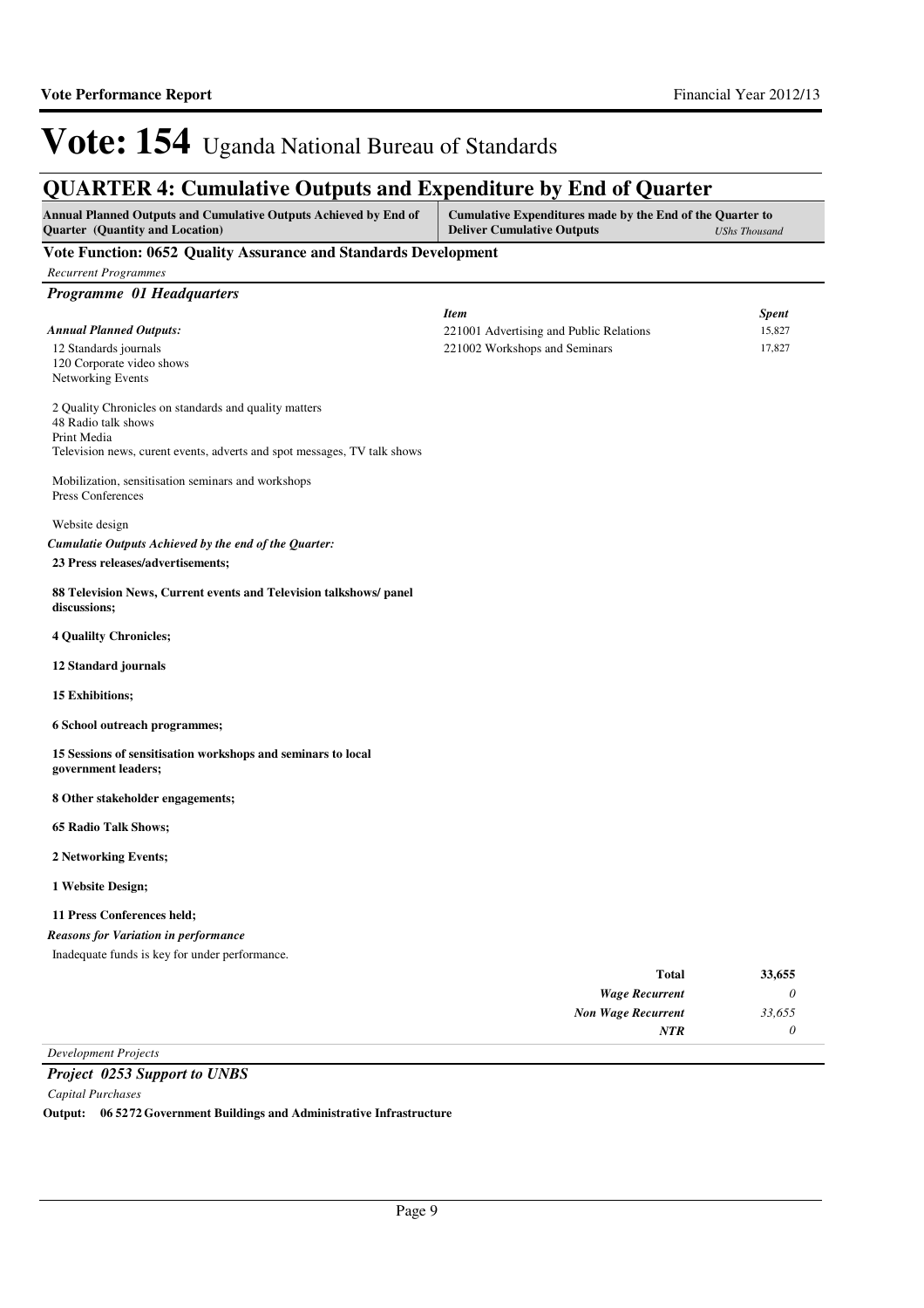# **QUARTER 4: Cumulative Outputs and Expenditure by End of Quarter**

| Annual Planned Outputs and Cumulative Outputs Achieved by End of<br>Quarter (Quantity and Location)   | Cumulative Expenditures made by the End of the Quarter to<br><b>Deliver Cumulative Outputs</b> | <b>UShs Thousand</b> |
|-------------------------------------------------------------------------------------------------------|------------------------------------------------------------------------------------------------|----------------------|
| Vote Function: 0652 Quality Assurance and Standards Development                                       |                                                                                                |                      |
| <b>Development Projects</b>                                                                           |                                                                                                |                      |
| <b>Project 0253 Support to UNBS</b>                                                                   |                                                                                                |                      |
|                                                                                                       | <b>Item</b>                                                                                    | <b>Spent</b>         |
| <b>Annual Planned Outputs:</b>                                                                        | 231001 Non-Residential Buildings                                                               | 1,500,000            |
| UNBS home in Bweyogerere                                                                              |                                                                                                |                      |
| Cumulatie Outputs Achieved by the end of the Quarter:                                                 |                                                                                                |                      |
| UNBS awarded the contractor to construct the UNBS home in phase<br>1A and the construction commenced. |                                                                                                |                      |
| Phase 1A (Shell Administration block) completed in April 2013.                                        |                                                                                                |                      |
| <b>Reasons for Variation in performance</b>                                                           |                                                                                                |                      |
| Insufficient funding is cause for slow progress.                                                      |                                                                                                |                      |
|                                                                                                       | <b>Total</b>                                                                                   | 1,500,000            |
|                                                                                                       | <b>GoU</b> Development                                                                         | 1,500,000            |
|                                                                                                       | <b>External Financing</b>                                                                      | 0                    |
|                                                                                                       | <b>NTR</b>                                                                                     | $\theta$             |
| 06 5276 Purchase of Office and ICT Equipment, including Software<br>Output:                           |                                                                                                |                      |
|                                                                                                       | <b>Item</b>                                                                                    | <b>Spent</b>         |
| <b>Annual Planned Outputs:</b>                                                                        | 231005 Machinery and Equipment                                                                 | 306,819              |
| ICT equipment including laptops, desktops, printers.                                                  |                                                                                                |                      |
| Cumulatie Outputs Achieved by the end of the Quarter:                                                 |                                                                                                |                      |
| Procurement for internet subscription/service provision was done                                      |                                                                                                |                      |
| Corporate website redesigned;                                                                         |                                                                                                |                      |
| Antivirus at requisition for quotation stage;                                                         |                                                                                                |                      |
| Procurement for laptops for managers done;                                                            |                                                                                                |                      |
| <b>Reasons for Variation in performance</b>                                                           |                                                                                                |                      |
| Limited funding is reason for under performance.                                                      |                                                                                                |                      |
|                                                                                                       | <b>Total</b>                                                                                   | 306,819              |
|                                                                                                       | <b>GoU</b> Development                                                                         | 306,819              |
|                                                                                                       | <b>External Financing</b>                                                                      | 0                    |
|                                                                                                       | <b>NTR</b>                                                                                     | $\theta$             |
| Output: 06 5277 Purchase of Specialised Machinery & Equipment                                         |                                                                                                |                      |
|                                                                                                       | <b>Item</b>                                                                                    | <b>Spent</b>         |
| <b>Annual Planned Outputs:</b>                                                                        | 231005 Machinery and Equipment                                                                 | 262,500              |
| Procure an assorted equipment for import inspection.                                                  |                                                                                                |                      |
| 20 Traceable reference standards and equipment calibrated for National<br>metrology                   |                                                                                                |                      |
| Cumulatie Outputs Achieved by the end of the Quarter:                                                 |                                                                                                |                      |
| Equipment for radiation testing were procured.                                                        |                                                                                                |                      |
| Laboratory equipment procured.                                                                        |                                                                                                |                      |
| <b>Reasons for Variation in performance</b>                                                           |                                                                                                |                      |
| Limited funding is hinderance to performance.                                                         |                                                                                                |                      |
|                                                                                                       | <b>Total</b>                                                                                   | 262,500              |
|                                                                                                       | <b>GoU</b> Development                                                                         | 262,500              |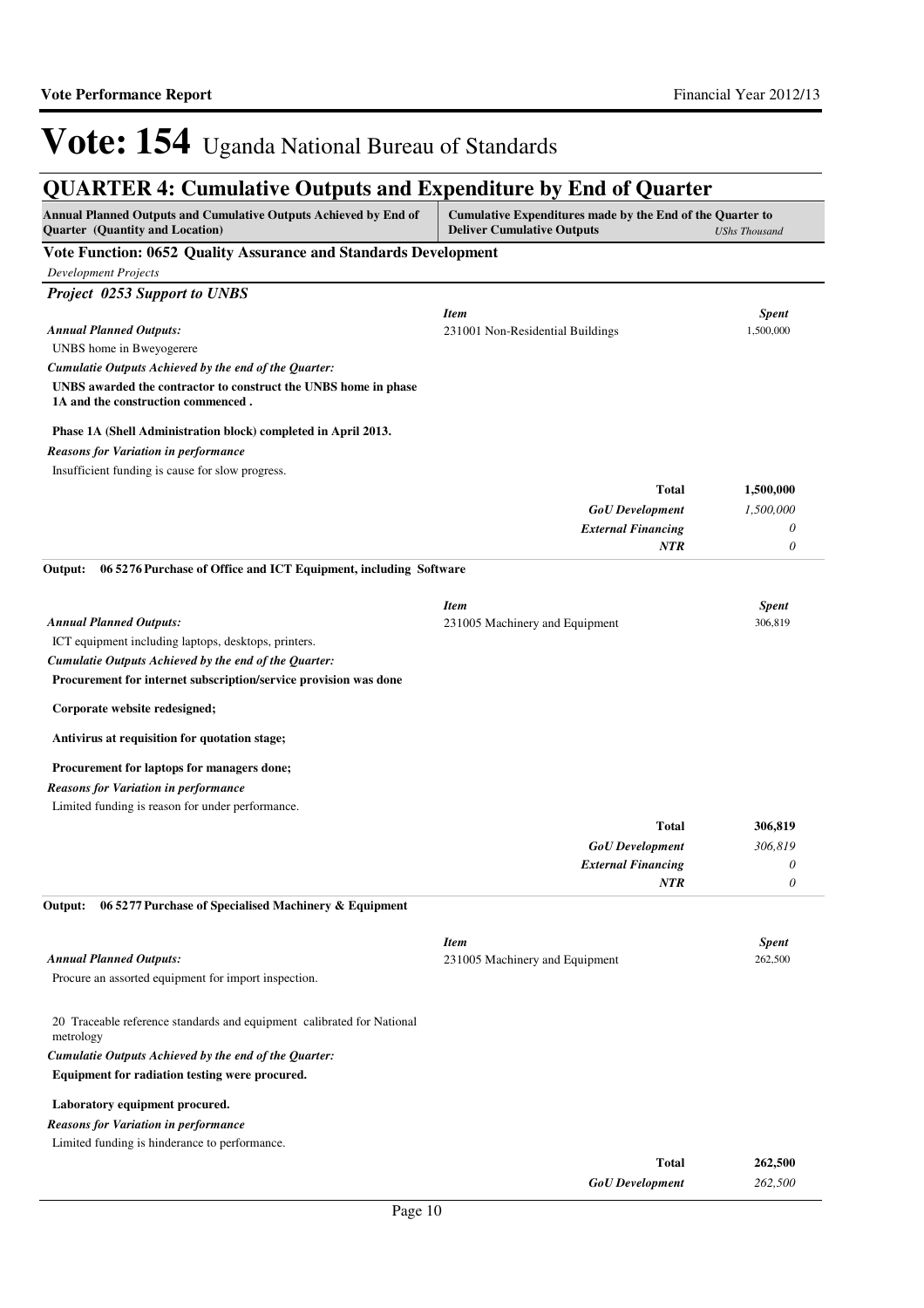*NTR 0*

# Vote: 154 Uganda National Bureau of Standards

# **QUARTER 4: Cumulative Outputs and Expenditure by End of Quarter**

| <b>Annual Planned Outputs and Cumulative Outputs Achieved by End of</b><br>Quarter (Quantity and Location) | Cumulative Expenditures made by the End of the Quarter to<br><b>Deliver Cumulative Outputs</b><br><b>UShs Thousand</b> |              |
|------------------------------------------------------------------------------------------------------------|------------------------------------------------------------------------------------------------------------------------|--------------|
| Vote Function: 0652 Quality Assurance and Standards Development                                            |                                                                                                                        |              |
| <b>Development Projects</b>                                                                                |                                                                                                                        |              |
| <b>Project 0253 Support to UNBS</b>                                                                        |                                                                                                                        |              |
|                                                                                                            | <b>External Financing</b>                                                                                              | $\theta$     |
|                                                                                                            | <b>NTR</b>                                                                                                             | $\theta$     |
| 06 5278 Purchase of Office and Residential Furniture and Fittings<br>Output:                               |                                                                                                                        |              |
|                                                                                                            | <b>Item</b>                                                                                                            | <b>Spent</b> |
| <b>Annual Planned Outputs:</b>                                                                             | 231006 Furniture and Fixtures                                                                                          | 49,968       |
| Furniture and fittings                                                                                     |                                                                                                                        |              |
| Cumulatie Outputs Achieved by the end of the Quarter:                                                      |                                                                                                                        |              |
| <b>Furniture procured include:</b>                                                                         |                                                                                                                        |              |
| 1 Leather executive chair                                                                                  |                                                                                                                        |              |
| 1 oval conference table for standards dept                                                                 |                                                                                                                        |              |
| 34 office chairs                                                                                           |                                                                                                                        |              |
| 15 full height steel cupboards                                                                             |                                                                                                                        |              |
| 1 4 drawer filing cabinet                                                                                  |                                                                                                                        |              |
| 33 pieces of office furniture                                                                              |                                                                                                                        |              |
| 1 4 seater workstation                                                                                     |                                                                                                                        |              |
| 22 Low back swivel chairs                                                                                  |                                                                                                                        |              |
| 17 office tables                                                                                           |                                                                                                                        |              |
| More furniture procured for regional offices                                                               |                                                                                                                        |              |
| <b>Reasons for Variation in performance</b>                                                                |                                                                                                                        |              |
| Insufficient funds deter procurements of furniture.                                                        |                                                                                                                        |              |
|                                                                                                            | Total                                                                                                                  | 49,968       |
|                                                                                                            | <b>GoU</b> Development                                                                                                 | 49,968       |
|                                                                                                            | <b>External Financing</b><br><b>NTR</b>                                                                                | 0<br>0       |
|                                                                                                            | <b>GRAND TOTAL</b>                                                                                                     | 9,846,516    |
|                                                                                                            | <b>Wage Recurrent</b>                                                                                                  | 5,764,168    |
|                                                                                                            | <b>Non Wage Recurrent</b>                                                                                              | 1,963,061    |
|                                                                                                            | <b>GoU</b> Development                                                                                                 | 2,119,287    |
|                                                                                                            | <b>External Financing</b>                                                                                              | $\theta$     |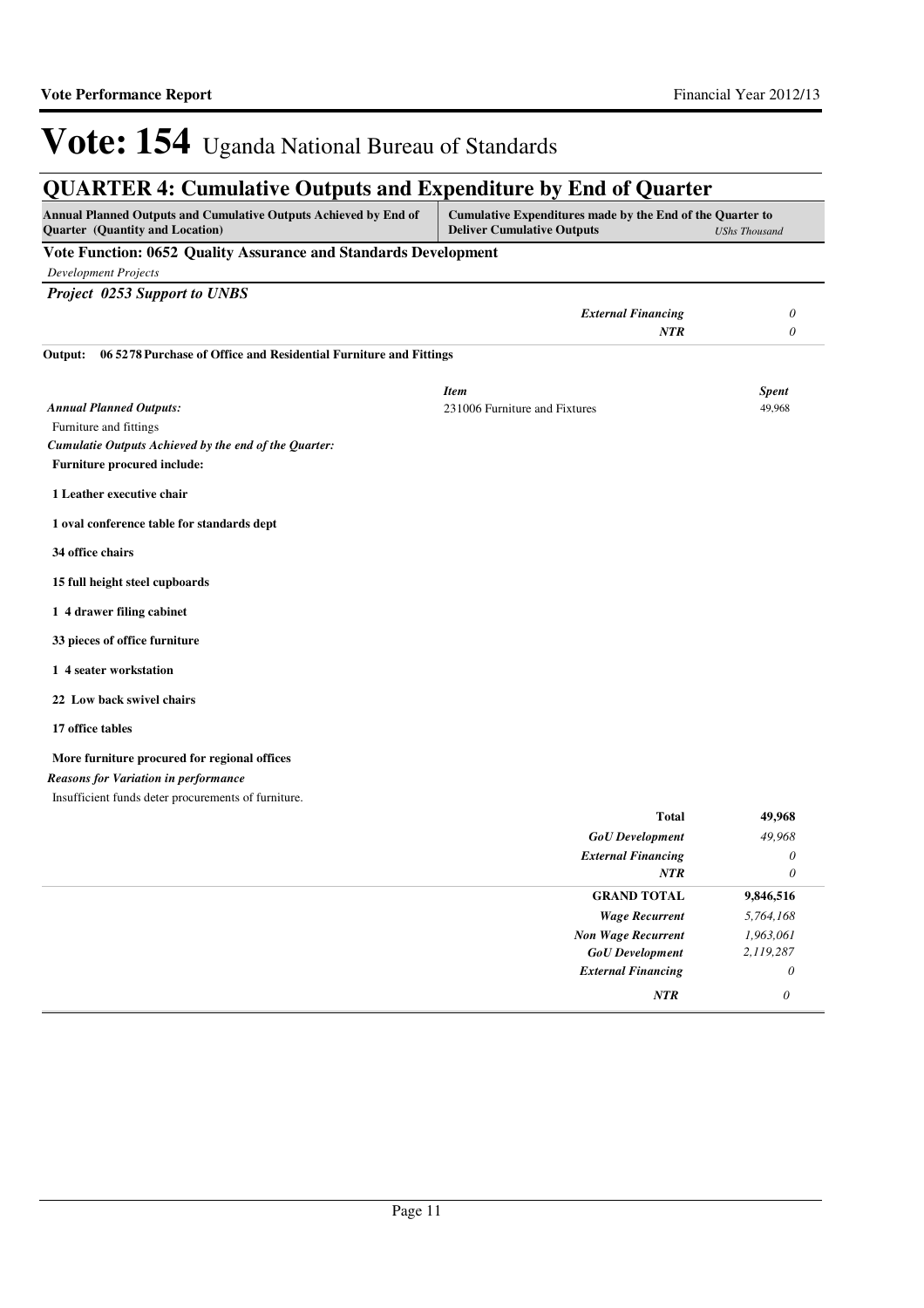*0*

*NTR*

# Vote: 154 Uganda National Bureau of Standards

#### **QUARTER 4: Outputs and Expenditure in Quarter Planned and Actual Outputs in Quarter (Quantity and Location) Expenditures incurred in the Quarter to deliver outputs**  *UShs Thousand* **Vote Function: 0652 Quality Assurance and Standards Development** *Recurrent Programmes Programme 01 Headquarters Outputs Funded* Membership to and cordial relations with International Organisations Annual subscription to international organisations (ARSO, OIML, SADCMET) and regional organisations such as COMESA, EAC **Membership to and cordial relations with International Organisations Annual subscription to international organisations (ARSO, OIML, SADCMET) and regional organisations such as COMESA, EAC 06 5251 Membership to International Organisations(ISO, ARSO, OIML, SADCMET) Output:** *Wage Recurrent Non Wage Recurrent* **Total** *0 10,831* **10,831** *Actual Outputs Achieved in Quarter: Outputs Planned in Quarter:* Inadequate funding is key in limiting subscriptions. *Reasons for Variation in performance Item Spent* 262101 Contributions to International Organisations (Current) 10,831

*Outputs Provided*

#### **06 5201 Administration Output:**

|                                                                          | <b>Item</b>                                        | <b>Spent</b> |
|--------------------------------------------------------------------------|----------------------------------------------------|--------------|
| <b>Outputs Planned in Ouarter:</b>                                       | 211102 Contract Staff Salaries (Incl. Casuals,     | 1,442,708    |
| Recruit 5 staff;                                                         | Temporary)                                         |              |
|                                                                          | 212101 Social Security Contributions (NSSF)        | 147,170      |
| 10 trainings internally, abroad, group training and individual training; | 213001 Medical Expenses (To Employees)             | 89,056       |
|                                                                          | 213003 Retrenchment costs                          | 407          |
| Medical Insurance to 280 staff:                                          | 213004 Gratuity Payments                           | 31,980       |
| HR field visits 5                                                        | 223003 Rent - Produced Assets to private entities  | 116,932      |
|                                                                          | 223005 Electricity                                 | 11,625       |
|                                                                          | 223006 Water                                       | 5,334        |
|                                                                          | 223901 Rent (Produced Assets) to other govt. Units | 27,000       |
|                                                                          | 227004 Fuel, Lubricants and Oils                   | 16,400       |
|                                                                          | 228002 Maintenance - Vehicles                      | 28,083       |
| Medical Insurance;                                                       | 228003 Maintenance Machinery, Equipment and        | 17,772       |
| Terminal & Death benefits;                                               | Furniture                                          |              |
| Payment of Salaries:                                                     |                                                    |              |

**Medical Insurance paid for staff;**  *Actual Outputs Achieved in Quarter:*

#### **Terminal benefits partially paid;**

#### **Salaries paid.**

#### **5 trainings abroad and 1 training internally.**

#### **HR audit ongoing.**

*Reasons for Variation in performance*

Inadequate funding is reason for under performance.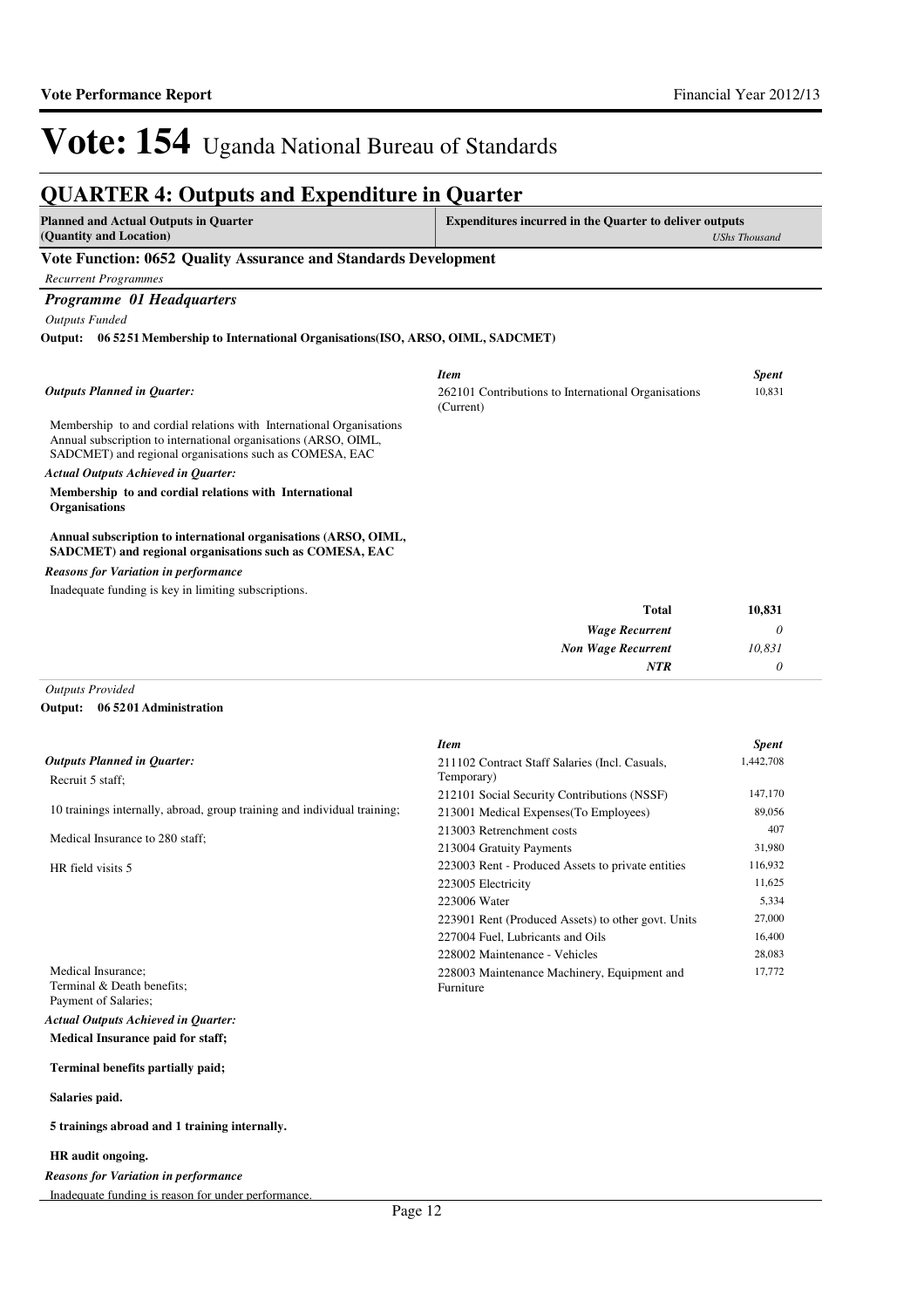*UShs Thousand*

# Vote: 154 Uganda National Bureau of Standards

# **QUARTER 4: Outputs and Expenditure in Quarter**

| <b>Planned and Actual Outputs in Quarter</b> | <b>Expenditures incurred in the Quarter to deliver outputs</b> |
|----------------------------------------------|----------------------------------------------------------------|
| (Quantity and Location)                      | UShsT                                                          |

### **Vote Function: 0652 Quality Assurance and Standards Development**

*Recurrent Programmes*

*Programme 01 Headquarters*

| 1,934,466 | <b>Total</b>              |
|-----------|---------------------------|
| 1,442,708 | <b>Wage Recurrent</b>     |
| 491,758   | <b>Non Wage Recurrent</b> |
|           | <b>NTR</b>                |
|           |                           |

#### **06 5202 Development of Standards Output:**

#### *Outputs Planned in Quarter:*

36 standards

0 standard harmonised

Support to specific Government Projects/Programs 1 factory and 6 brands under FOOD fortification programme

#### *Actual Outputs Achieved in Quarter:*

**14 standards**

#### **0 standard harmonised**

#### **No Support to specific Government Projects/Programs**

#### *Reasons for Variation in performance*

Harmonisation is supported by TradeMark East Africa project.

Inadequate funding is prohibitory to other promotion activities.

Activities under the VODP project under the Ministry of Agriculture are on hold.

| Total                     | u |
|---------------------------|---|
| <b>Wage Recurrent</b>     |   |
| <b>Non Wage Recurrent</b> |   |
| <b>NTR</b>                |   |

#### **06 5203 Quality Assurance of goods & Lab Testing Output:**

#### *Outputs Planned in Quarter:*

15 new permits issued 4 Management Systems 2Products registered and monitored 30 MSME registered and issued with S-Mark. Testing of Samples *Actual Outputs Achieved in Quarter:*

#### **161 Products certified with Q Mark**

#### **28 Products certified with S Mark**

#### **4 Management Systems certified**

**5 EAC schemes harmonised**

#### **10 Regulatory Frameworks agreed upon**

**370 inspections of factories, supermarkets, shops, warehouses, etc**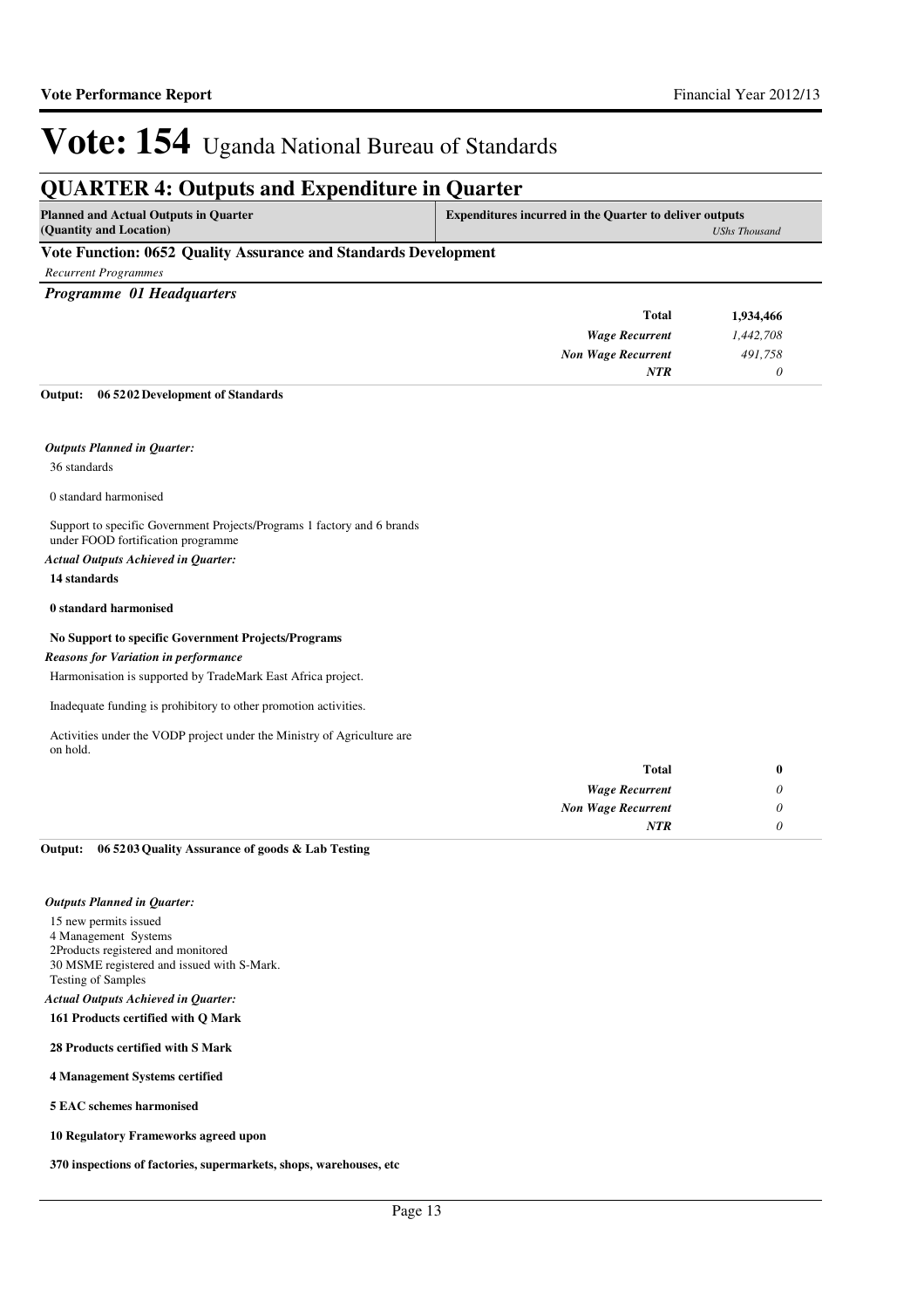### **QUARTER 4: Outputs and Expenditure in Quarter Planned and Actual Outputs in Quarter (Quantity and Location) Expenditures incurred in the Quarter to deliver outputs**  *UShs Thousand* **Vote Function: 0652 Quality Assurance and Standards Development** *Recurrent Programmes Programme 01 Headquarters* **12,787 import consignments inspected 2,296 samples tested No laboratory acccreditation** *Wage Recurrent Non Wage Recurrent* **Total** *0 0 0* **0** *NTR* Delays by companies in undertaking corrective actions Documentation for laboratory accreditation in progress *Reasons for Variation in performance* Calibration of 379 equipment **06 5204 Calibration and verification of equipment** *Outputs Planned in Quarter:* **Output:**

Calibration of UNBS reference standards and equipment (Number of traceable reference standards and equipment ) target of 20 by National Metrology

125,000 instruments for weights and measures verified by Legal Metrology dept of UNBS.

#### *Actual Outputs Achieved in Quarter:*

**65,509 instruments for weights and measures verified by Legal Metrology dept of UNBS.**

#### **Calibration of 593 equipment by National metrology dept**

#### **833 Inspections of Pre-Packaged goods**

### *Reasons for Variation in performance*

Inadequate funding is reason for under performance.

| <b>Total</b>              |
|---------------------------|
| <b>Wage Recurrent</b>     |
| <b>Non Wage Recurrent</b> |
| <b>NTR</b>                |
|                           |

#### **06 5205 Increase public awareness to quality and standardisation (SQMT) issues Output:**

|                                    | Item                                    | Spent |
|------------------------------------|-----------------------------------------|-------|
| <b>Outputs Planned in Quarter:</b> | 221001 Advertising and Public Relations |       |
| Print and outdoor media            | 221002 Workshops and Seminars           | 1.714 |

### IEC Materials

Electronic Media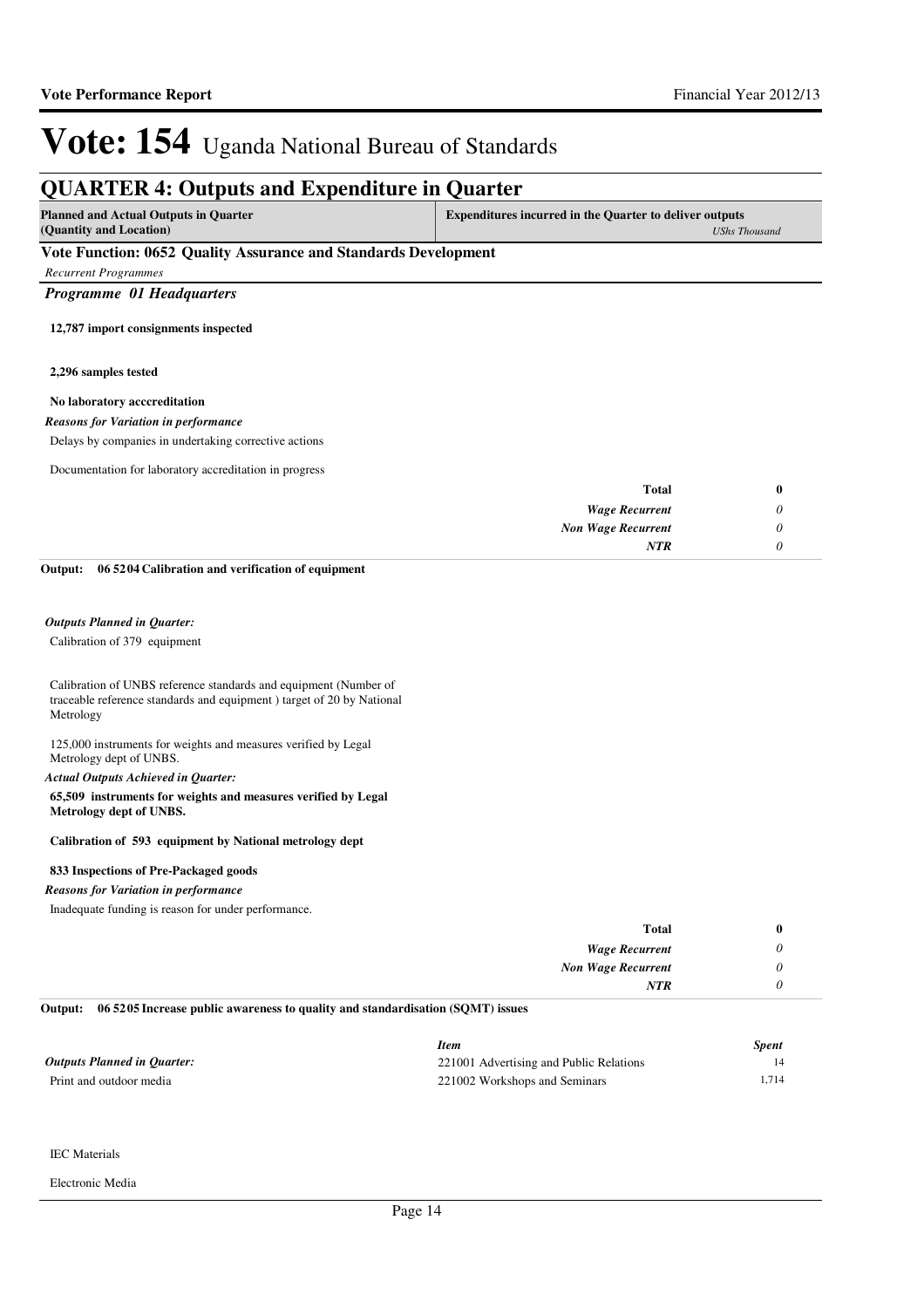## **QUARTER 4: Outputs and Expenditure in Quarter**

**Planned and Actual Outputs in Quarter (Quantity and Location)**

**Expenditures incurred in the Quarter to deliver outputs**  *UShs Thousand*

### **Vote Function: 0652 Quality Assurance and Standards Development**

*Recurrent Programmes*

#### *Programme 01 Headquarters*

Meetings of National TBT/SPS Committee and extra ordinary TBT/SPS meetings

Uganda's position considered by the Codex Coordinating Committee for Africa, Codex Alimentarius Commission, Codex Committee on Food Imports, Export Certification and Inspection Systems and the Codex Committee on General Principles 42nd Session of the Codex Committee on Food Hygiene held in Uganda

 Uganda's position considered by the WTO/SPS Committee and capacity building opportunities identified

Uganda's position considered by EAC on the SPS Protocol and Codex Forum

Uganda's position considered by COMESA on issues related to conformity assessment

2 training workshops

Additional staff for the National Codex Contact Point Office

Replacement of the equipment and furniture

### Membership to ARSO, OIML, SADCMET)

Purchase of new books for the Information Resource Centre Chemistry Physics Microbiology Engineering Metrology Quality Assurance Food Processing Petroleum British Pharmacopeia Purchase Information Centre Furniture Tables, shelves and Chairs Travel abroad for regional and international engagements TBT meetings in Switzerland Regional meetings and trainings ICT Equipment for the Division **Computers** Heavy Duty Printer

#### Radio Publicity

Position UNBS as a promoter and facilitator of trade and building a reputable brand Sensitization seminars/workshops

Promotional materials

Exhibitions

School Outreach program Memberships Marketing research for relevant market information that tracks UNBS market share and sales targets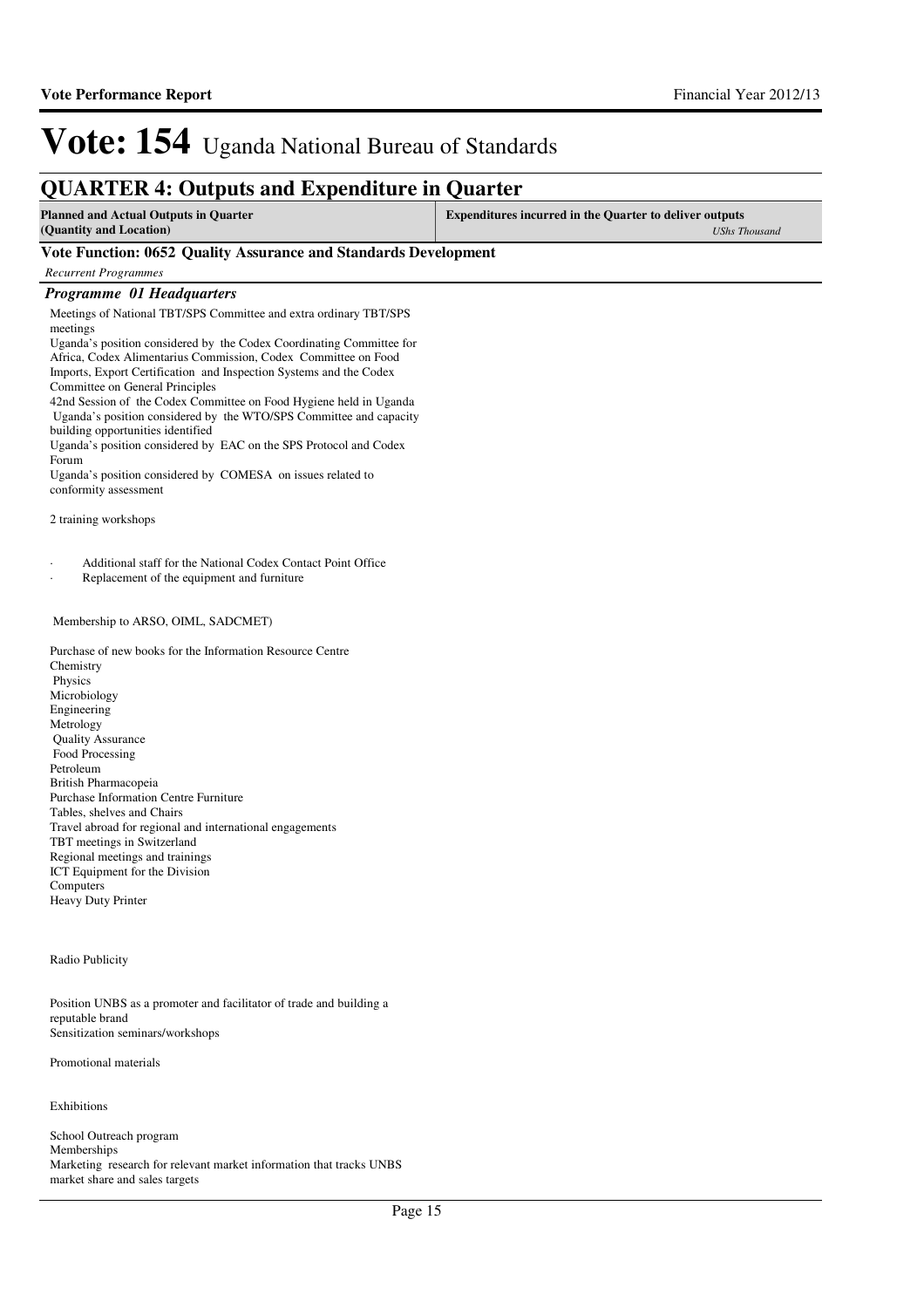# **QUARTER 4: Outputs and Expenditure in Quarter**

**Planned and Actual Outputs in Quarter (Quantity and Location) Expenditures incurred in the Quarter to deliver outputs**  *UShs Thousand*

### **Vote Function: 0652 Quality Assurance and Standards Development**

*Recurrent Programmes Programme 01 Headquarters* Program management

**8 Press releases/advertisements;** *Actual Outputs Achieved in Quarter:*

**25 Television News, Current events and Television talkshows/ panel discussions;**

**1 Qualilty Chronicles;**

**3 Standard journals**

**7 Sessions of sensitisation workshops and seminars to local government leaders;**

**35 Radio Talk Shows;**

#### **3 Press Conferences held;**

*Reasons for Variation in performance*

Inadequate funds is key for under performance.

|   | 1,727 | <b>Total</b>              |
|---|-------|---------------------------|
| U |       | <b>Wage Recurrent</b>     |
|   | 1,727 | <b>Non Wage Recurrent</b> |
|   |       | <b>NTR</b>                |
|   |       |                           |

# *Development Projects*

## *Project 0253 Support to UNBS*

*Capital Purchases*

**06 5272 Government Buildings and Administrative Infrastructure Output:**

|                                                                                                                 | <b>Item</b>                      | <b>Spent</b> |
|-----------------------------------------------------------------------------------------------------------------|----------------------------------|--------------|
| <b>Outputs Planned in Quarter:</b>                                                                              | 231001 Non-Residential Buildings | $\Omega$     |
| 30% completion (Actual construction done covering 1st phase of the<br>project (mainly the administration block) |                                  |              |
| <b>Actual Outputs Achieved in Ouarter:</b>                                                                      |                                  |              |
| UNBS awarded the contractor to construct the UNBS home in phase<br>1A and the construction commenced.           |                                  |              |
| Phase 1A (Shell Administration block) completed in April 2013.                                                  |                                  |              |
| <b>Reasons for Variation in performance</b>                                                                     |                                  |              |
| Insufficient funding is cause for slow progress.                                                                |                                  |              |
|                                                                                                                 | <b>Total</b>                     | $\bf{0}$     |
|                                                                                                                 | <b>GoU</b> Development           | 0            |
|                                                                                                                 | <b>External Financing</b>        | 0            |
|                                                                                                                 | NTR                              | 0            |

**Output: 06 5276 Purchase of Office and ICT Equipment, including Software**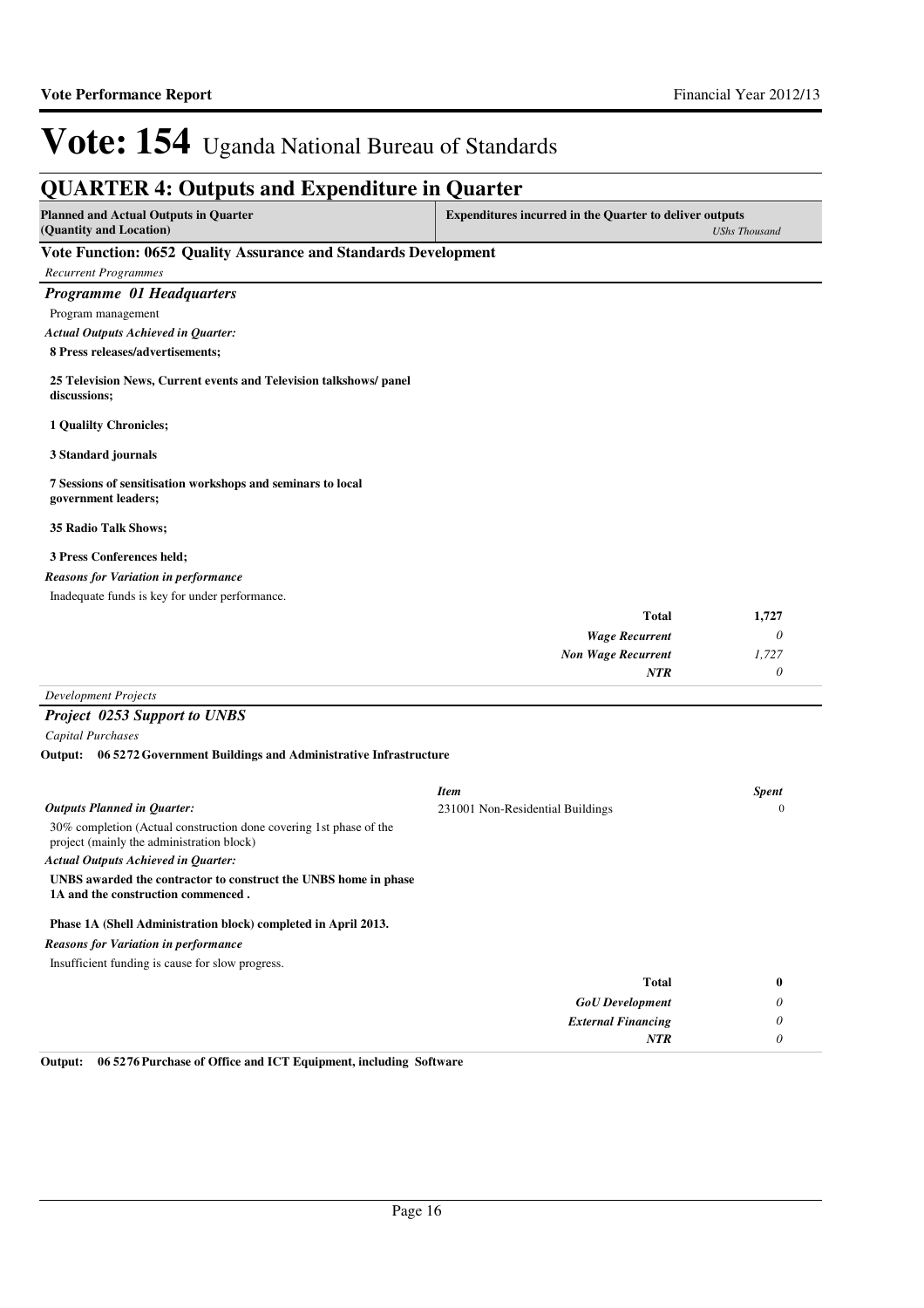| <b>Planned and Actual Outputs in Quarter</b>                                 | <b>Expenditures incurred in the Quarter to deliver outputs</b> |                      |
|------------------------------------------------------------------------------|----------------------------------------------------------------|----------------------|
| (Quantity and Location)                                                      |                                                                | <b>UShs Thousand</b> |
| Vote Function: 0652 Quality Assurance and Standards Development              |                                                                |                      |
| <b>Development Projects</b>                                                  |                                                                |                      |
| <b>Project 0253 Support to UNBS</b>                                          |                                                                |                      |
|                                                                              | <b>Item</b>                                                    | <b>Spent</b>         |
| <b>Outputs Planned in Quarter:</b>                                           | 231005 Machinery and Equipment                                 | $\mathbf{0}$         |
| Procurement for internet subscription/service provision.                     |                                                                |                      |
| Corporate website redesign;                                                  |                                                                |                      |
| Antivirus procurement.                                                       |                                                                |                      |
| <b>Actual Outputs Achieved in Quarter:</b>                                   |                                                                |                      |
| Procurement for internet subscription/service provision was done             |                                                                |                      |
| Corporate website redesigned;                                                |                                                                |                      |
| Antivirus at requisition for quotation stage;                                |                                                                |                      |
| Procurement for laptops for managers done;                                   |                                                                |                      |
| <b>Reasons for Variation in performance</b>                                  |                                                                |                      |
| Limited funding is reason for under performance.                             |                                                                |                      |
|                                                                              | <b>Total</b>                                                   | $\bf{0}$             |
|                                                                              | <b>GoU</b> Development                                         | 0                    |
|                                                                              | <b>External Financing</b>                                      | 0                    |
|                                                                              | <b>NTR</b>                                                     | 0                    |
| 06 5277 Purchase of Specialised Machinery & Equipment<br>Output:             | <b>Item</b>                                                    | <b>Spent</b>         |
| <b>Outputs Planned in Quarter:</b>                                           | 231005 Machinery and Equipment                                 | 21,054               |
| Laboratory equipment procurement.                                            |                                                                |                      |
| <b>Actual Outputs Achieved in Quarter:</b><br>Laboratory equipment procured. |                                                                |                      |
| <b>Reasons for Variation in performance</b>                                  |                                                                |                      |
| Limited funding is hinderance to performance.                                |                                                                |                      |
|                                                                              | Total                                                          | 21,054               |
|                                                                              | <b>GoU</b> Development                                         | 21,054               |
|                                                                              | <b>External Financing</b>                                      | 0                    |
|                                                                              | NTR                                                            | 0                    |
| Output:<br>06 5278 Purchase of Office and Residential Furniture and Fittings |                                                                |                      |
|                                                                              | <b>Item</b>                                                    | <b>Spent</b>         |
| <b>Outputs Planned in Quarter:</b>                                           | 231006 Furniture and Fixtures                                  | 3,477                |
| Furniture and fittings procurement at Head Office and regional offices.      |                                                                |                      |
| <b>Actual Outputs Achieved in Quarter:</b>                                   |                                                                |                      |
| Furniture and fittings procured at Head Office and regional offices.         |                                                                |                      |
| <b>Reasons for Variation in performance</b>                                  |                                                                |                      |
| Insufficient funds deter procurements of furniture.                          |                                                                |                      |
|                                                                              | <b>Total</b>                                                   | 3,477                |
|                                                                              | <b>GoU</b> Development                                         | 3,477                |
|                                                                              | <b>External Financing</b>                                      | 0                    |
|                                                                              | NTR                                                            | 0                    |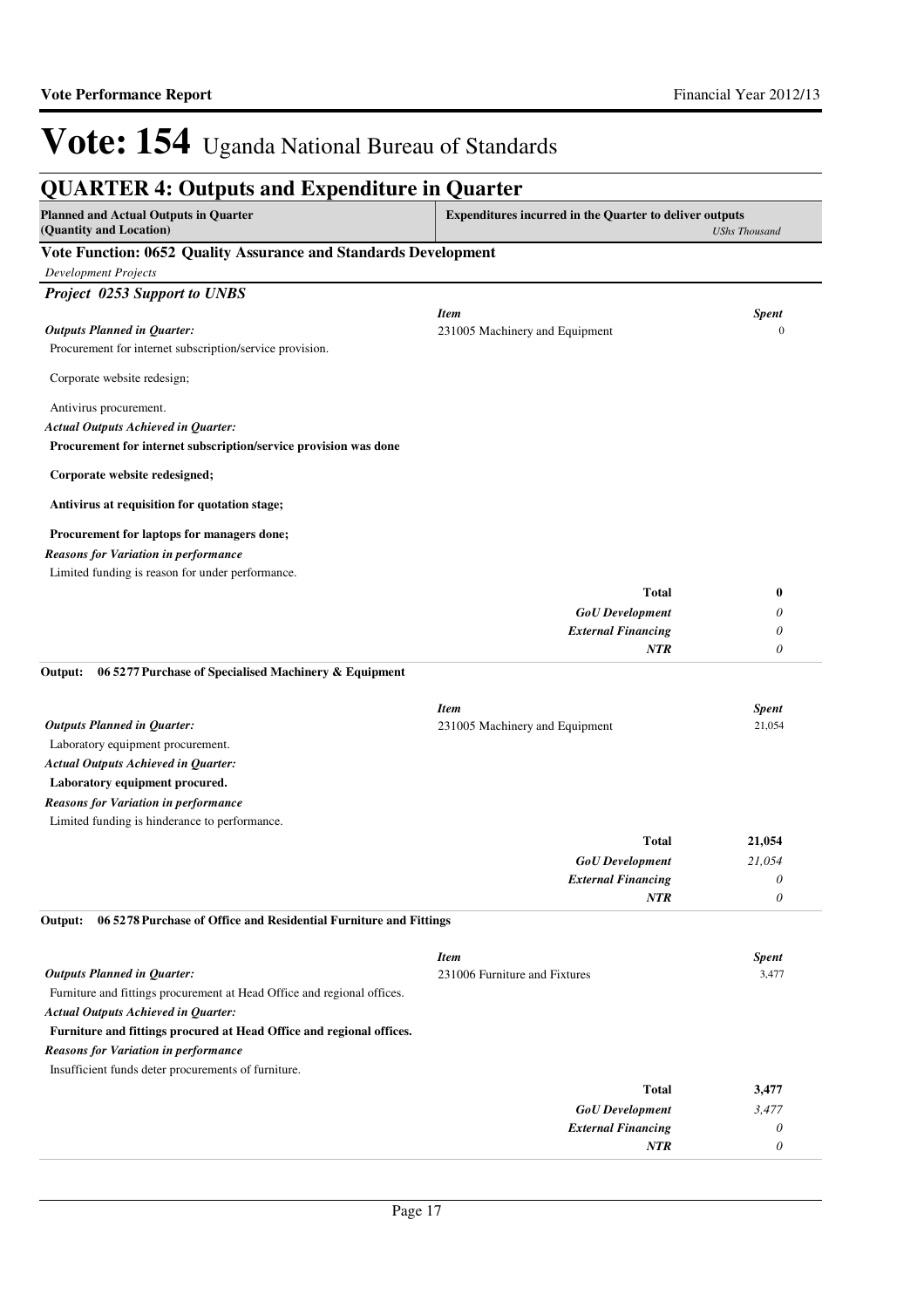# **QUARTER 4: Outputs and Expenditure in Quarter**

| <b>Planned and Actual Outputs in Quarter</b><br>(Quantity and Location) | <b>Expenditures incurred in the Quarter to deliver outputs</b><br><b>UShs Thousand</b> |           |
|-------------------------------------------------------------------------|----------------------------------------------------------------------------------------|-----------|
|                                                                         | <b>GRAND TOTAL</b>                                                                     | 1,971,555 |
|                                                                         | <b>Wage Recurrent</b>                                                                  | 1,442,708 |
|                                                                         | <b>Non Wage Recurrent</b>                                                              | 504,316   |
|                                                                         | <b>GoU</b> Development                                                                 | 24,531    |
|                                                                         | <b>External Financing</b>                                                              | 0         |
|                                                                         | <b>NTR</b>                                                                             | $\theta$  |